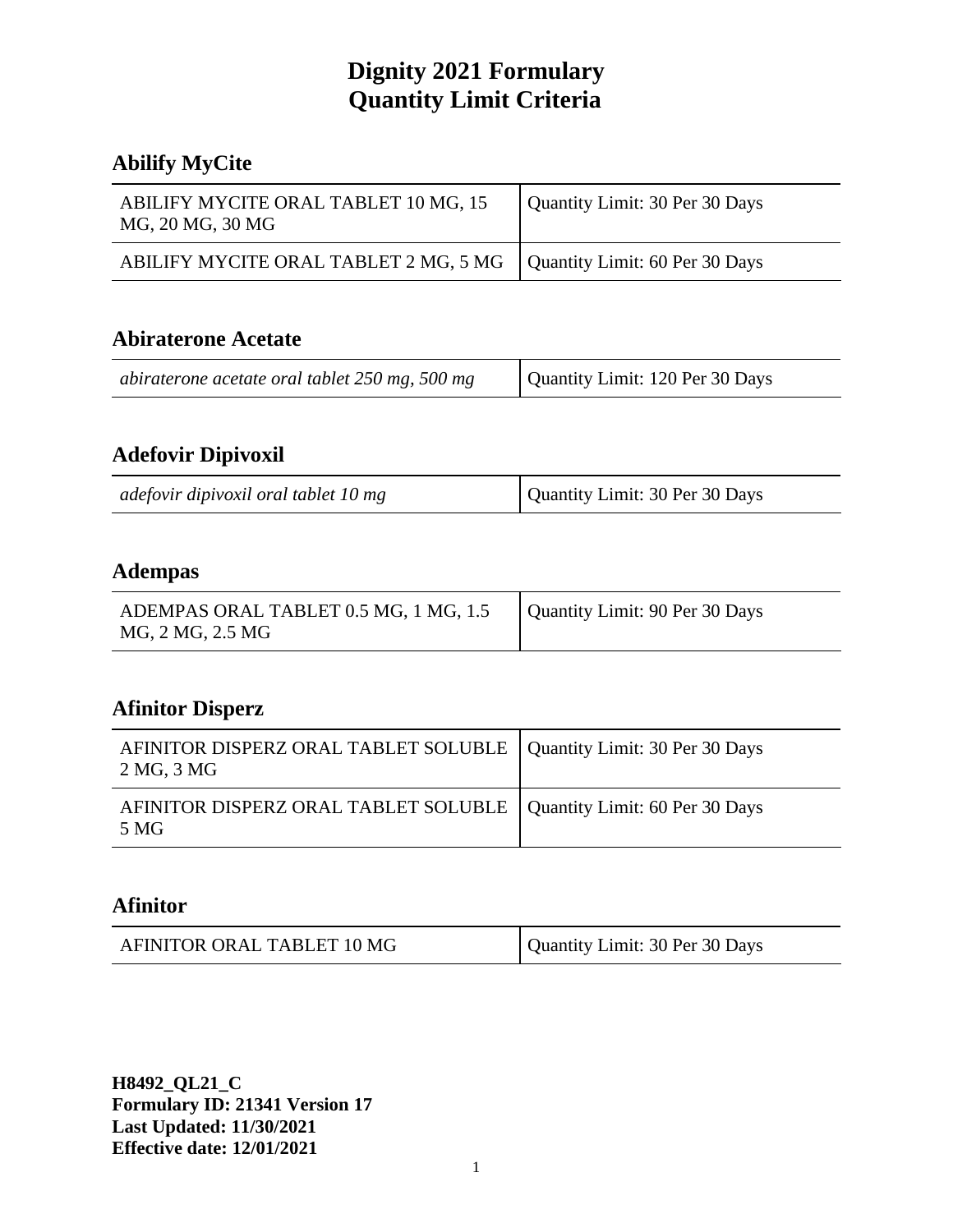# **Alunbrig**

| ALUNBRIG ORAL TABLET 180 MG                      | Quantity Limit: 30 Per 30 Days  |
|--------------------------------------------------|---------------------------------|
| ALUNBRIG ORAL TABLET 30 MG                       | Quantity Limit: 180 Per 30 Days |
| ALUNBRIG ORAL TABLET 90 MG                       | Quantity Limit: 60 Per 30 Days  |
| ALUNBRIG ORAL TABLET THERAPY PACK<br>90 & 180 MG | Quantity Limit: 30 Per 30 Days  |

## **Ambrisentan**

| ambrisentan oral tablet 10 mg, 5 mg | Quantity Limit: 30 Per 30 Days |
|-------------------------------------|--------------------------------|
|-------------------------------------|--------------------------------|

# **Aprepitant**

| aprepitant oral capsule 125 mg, 40 mg, 80 mg | Quantity Limit: 8 Per 30 Days  |
|----------------------------------------------|--------------------------------|
| aprepitant oral capsule $80 \& 125$ mg       | Quantity Limit: 12 Per 30 Days |

# **Aptiom**

| APTIOM ORAL TABLET 200 MG, 400 MG | Quantity Limit: 30 Per 30 Days |
|-----------------------------------|--------------------------------|
| APTIOM ORAL TABLET 600 MG         | Quantity Limit: 60 Per 30 Days |
| APTIOM ORAL TABLET 800 MG         | Quantity Limit: 45 Per 30 Days |

# **ARIPiprazole**

| aripiprazole oral solution $1 \text{ mg/ml}$           | Quantity Limit: 750 Per 30 Days |
|--------------------------------------------------------|---------------------------------|
| aripiprazole oral tablet 10 mg, 15 mg, 20 mg, 30<br>mg | Quantity Limit: 30 Per 30 Days  |
| aripiprazole oral tablet 2 mg, 5 mg                    | Quantity Limit: 60 Per 30 Days  |
| aripiprazole oral tablet dispersible 10 mg, 15 mg      | Quantity Limit: 60 Per 30 Days  |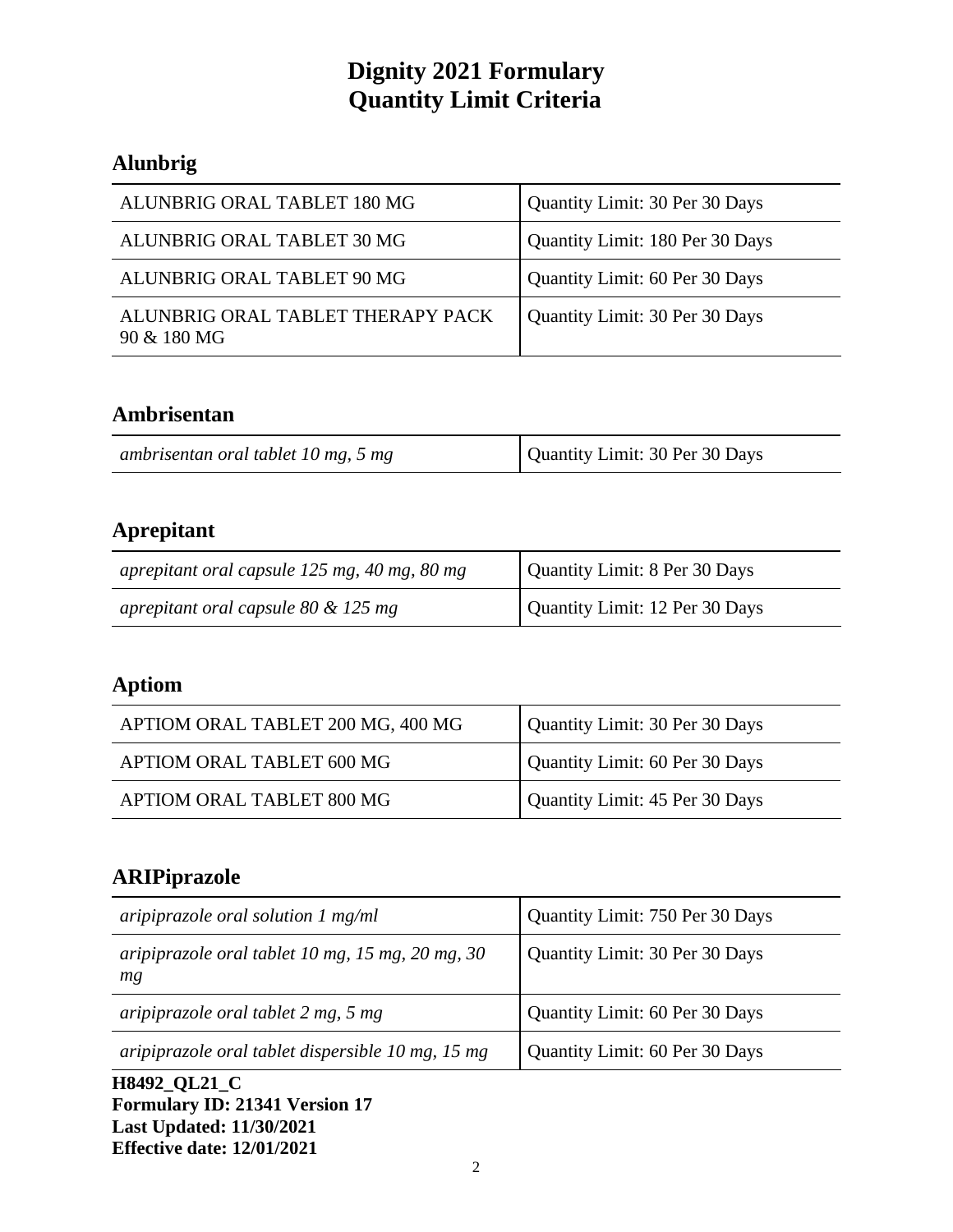#### **Armodafinil**

| armodafinil oral tablet 150 mg, 200 mg, 250 mg, 50   Quantity Limit: 30 Per 30 Days |  |
|-------------------------------------------------------------------------------------|--|
| mg                                                                                  |  |

#### **Asenapine Maleate**

| asenapine maleate sublingual tablet sublingual 10 | Quantity Limit: 60 Per 30 Days |
|---------------------------------------------------|--------------------------------|
| mg, 2.5 mg, 5 mg                                  |                                |

## **Atomoxetine HCl**

| atomoxetine hcl oral capsule 10 mg, 18 mg, 25 mg, $\vert$ Quantity Limit: 60 Per 30 Days<br>$40$ mg |  |
|-----------------------------------------------------------------------------------------------------|--|
| atomoxetine hcl oral capsule 100 mg, 60 mg, 80 mg $\vert$ Quantity Limit: 30 Per 30 Days            |  |

## **Austedo**

| AUSTEDO ORAL TABLET 12 MG, 6 MG, 9 MG   Quantity Limit: 120 Per 30 Days |  |
|-------------------------------------------------------------------------|--|

# **Baraclude**

| BARACLUDE ORAL SOLUTION 0.05 MG/ML | Quantity Limit: 600 Per 30 Days |
|------------------------------------|---------------------------------|
|------------------------------------|---------------------------------|

#### **Belsomra**

| BELSOMRA ORAL TABLET 10 MG, 15 MG, 20   Quantity Limit: 30 Per 30 Days<br>MG, 5 MG |  |
|------------------------------------------------------------------------------------|--|
|------------------------------------------------------------------------------------|--|

#### **Bicalutamide**

| bicalutamide oral tablet 50 mg | Quantity Limit: 30 Per 30 Days |
|--------------------------------|--------------------------------|
|--------------------------------|--------------------------------|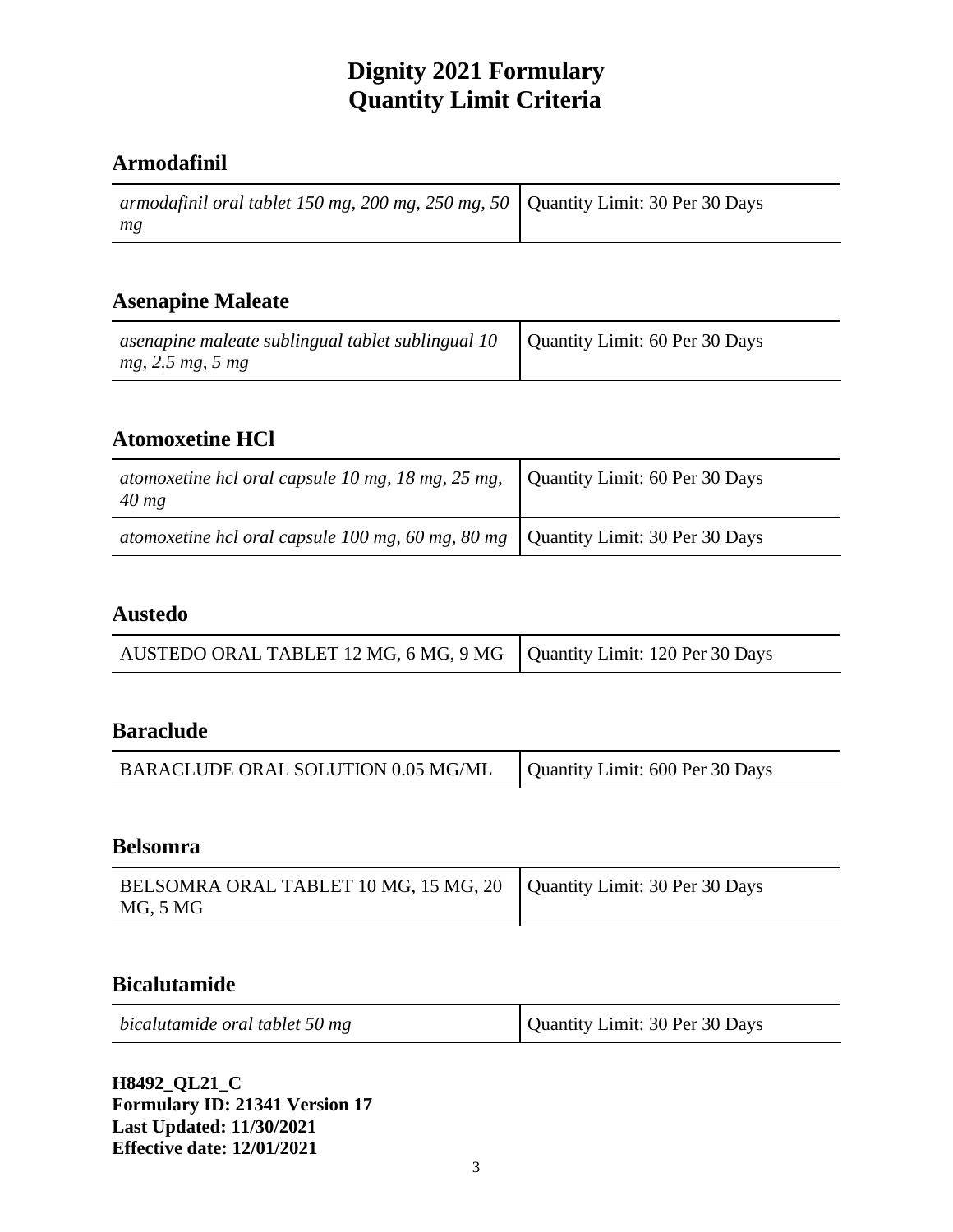#### **Bosentan**

| bosentan oral tablet 125 mg, 62.5 mg | Quantity Limit: 60 Per 30 Days |
|--------------------------------------|--------------------------------|
|--------------------------------------|--------------------------------|

#### **Bosulif**

| <b>BOSULIF ORAL TABLET 100 MG</b>  | Quantity Limit: 120 Per 30 Days |
|------------------------------------|---------------------------------|
| BOSULIF ORAL TABLET 400 MG, 500 MG | Quantity Limit: 30 Per 30 Days  |

#### **Briviact**

| BRIVIACT ORAL SOLUTION 10 MG/ML                            | Quantity Limit: 600 Per 30 Days |
|------------------------------------------------------------|---------------------------------|
| BRIVIACT ORAL TABLET 10 MG, 100 MG, 25<br>MG, 50 MG, 75 MG | Quantity Limit: 60 Per 30 Days  |

## **Butalbital-APAP-Caff-Cod**

| butalbital-apap-caff-cod oral capsule 50-325-40-30   Quantity Limit: 180 Per 30 Days |  |
|--------------------------------------------------------------------------------------|--|
| mg                                                                                   |  |

#### **Butalbital-APAP-Caffeine**

| butalbital-apap-caffeine oral capsule 50-300-40<br>mg, 50-325-40 mg | Quantity Limit: 180 Per 30 Days |
|---------------------------------------------------------------------|---------------------------------|
| butalbital-apap-caffeine oral tablet 50-325-40 mg                   | Quantity Limit: 180 Per 30 Days |

## **Butalbital-ASA-Caff-Codeine**

| butalbital-asa-caff-codeine oral capsule 50-325-40- Quantity Limit: 180 Per 30 Days |  |
|-------------------------------------------------------------------------------------|--|
| $30 \, mg$                                                                          |  |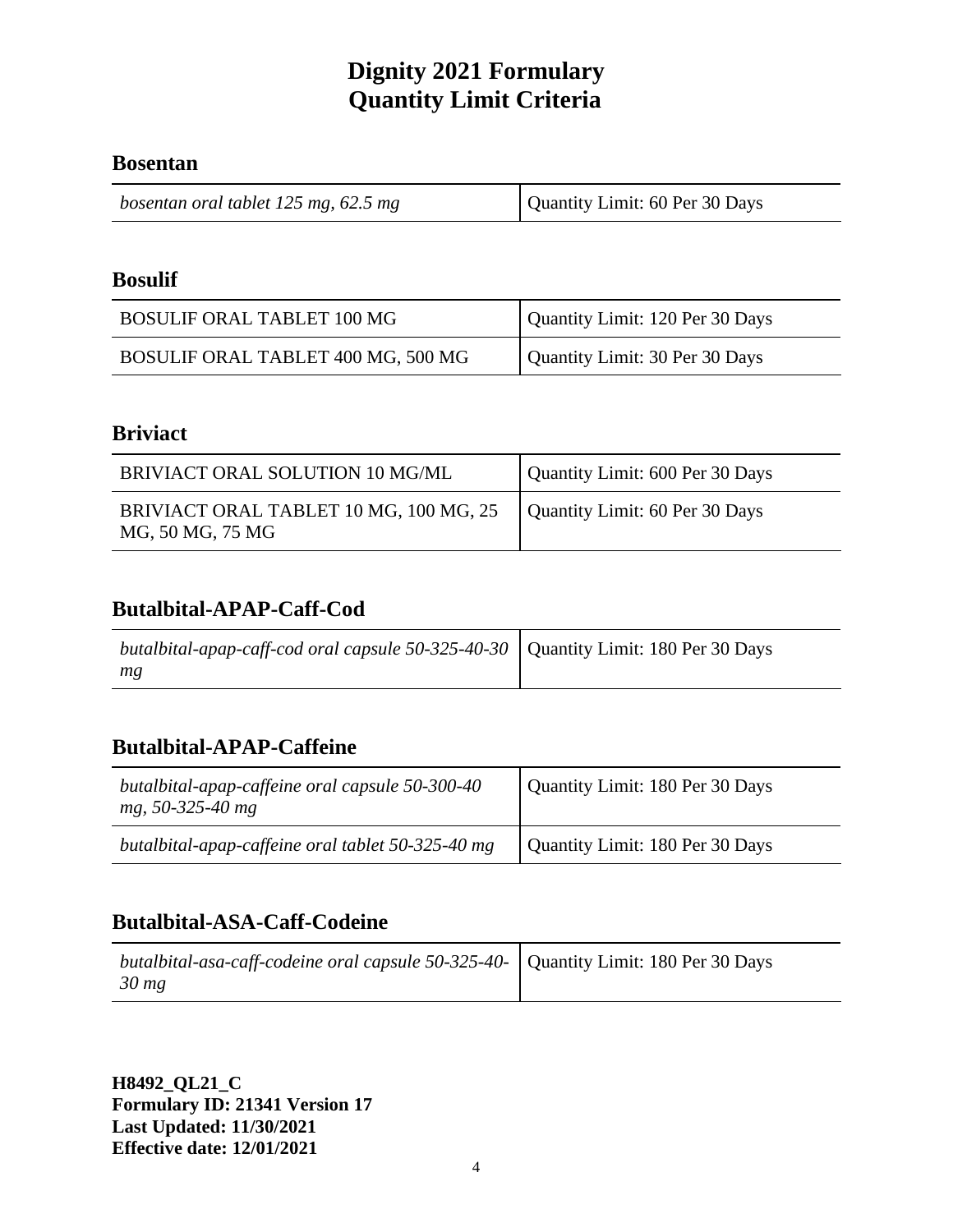## **Butalbital-Aspirin-Caffeine**

| butalbital-aspirin-caffeine oral capsule 50-325-40   Quantity Limit: 180 Per 30 Days |  |
|--------------------------------------------------------------------------------------|--|
| mg                                                                                   |  |

#### **Calquence**

| CALQUENCE ORAL CAPSULE 100 MG | Quantity Limit: 60 Per 30 Days |
|-------------------------------|--------------------------------|
|-------------------------------|--------------------------------|

## **Caplyta**

| Quantity Limit: 30 Per 30 Days<br>CAPLYTA ORAL CAPSULE 42 MG |
|--------------------------------------------------------------|
|--------------------------------------------------------------|

## **Caprelsa**

| CAPRELSA ORAL TABLET 100 MG | Quantity Limit: 60 Per 30 Days |
|-----------------------------|--------------------------------|
| CAPRELSA ORAL TABLET 300 MG | Quantity Limit: 30 Per 30 Days |

## **Cinacalcet HCl**

| cinacalcet hcl oral tablet 30 mg, 90 mg | Quantity Limit: 120 Per 30 Days |
|-----------------------------------------|---------------------------------|
| cinacalcet hcl oral tablet 60 mg        | Quantity Limit: 150 Per 30 Days |

# **CloBAZam**

| Quantity Limit: 60 Per 30 Days<br>clobazam oral tablet 10 mg, 20 mg |
|---------------------------------------------------------------------|
|---------------------------------------------------------------------|

#### **Cometriq (100 MG Daily Dose)**

| COMETRIQ (100 MG DAILY DOSE) ORAL KIT   Quantity Limit: 60 Per 30 Days<br>80 & 20 MG |  |
|--------------------------------------------------------------------------------------|--|
|--------------------------------------------------------------------------------------|--|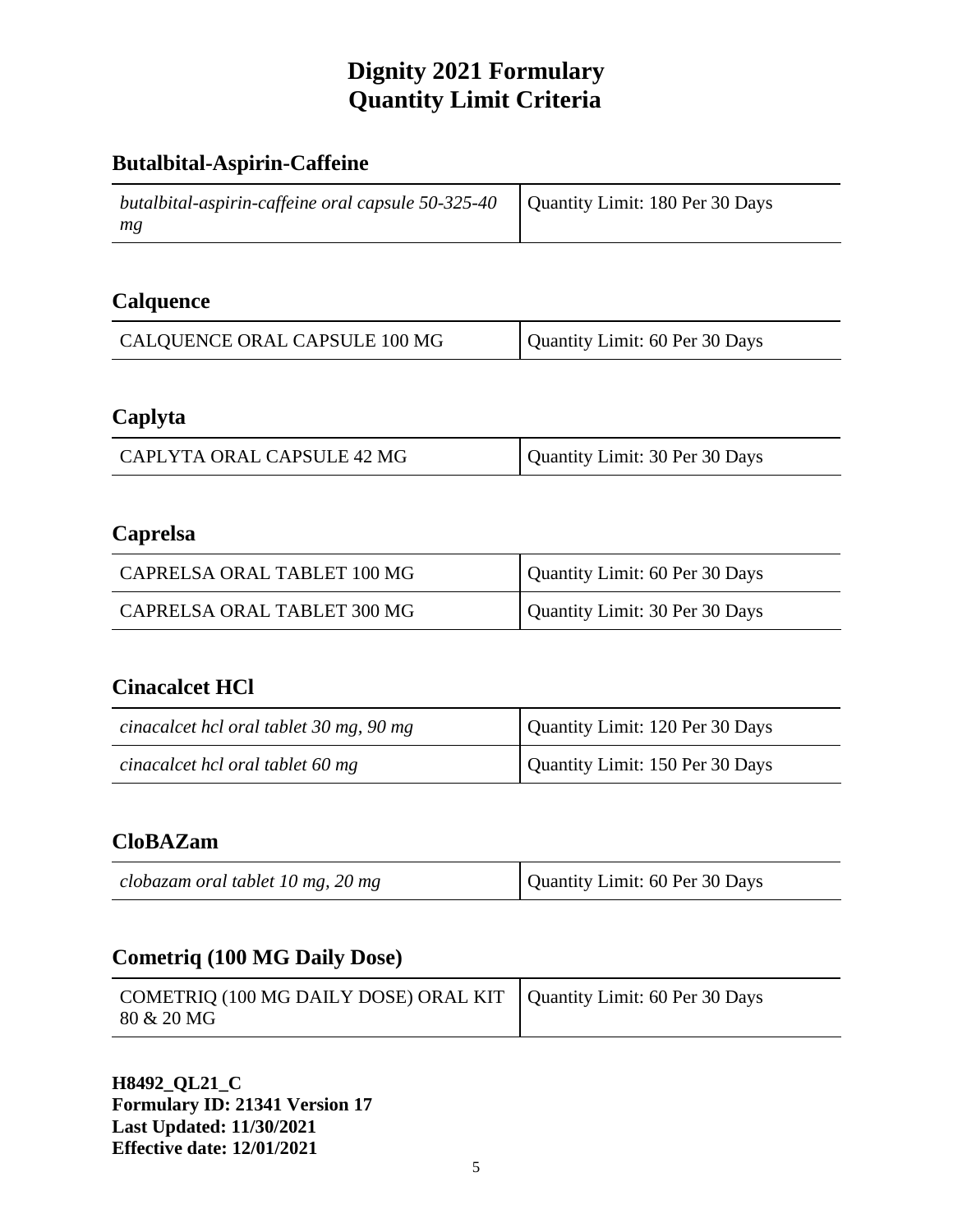#### **Cometriq (140 MG Daily Dose)**

| COMETRIQ (140 MG DAILY DOSE) ORAL KIT   Quantity Limit: 120 Per 30 Days |  |
|-------------------------------------------------------------------------|--|
| 3 X 20 MG & 80 MG                                                       |  |

#### **Cometriq (60 MG Daily Dose)**

| COMETRIQ (60 MG DAILY DOSE) ORAL KIT   Quantity Limit: 90 Per 30 Days<br>20 MG |  |
|--------------------------------------------------------------------------------|--|
|--------------------------------------------------------------------------------|--|

## **Copiktra**

| COPIKTRA ORAL CAPSULE 15 MG, 25 MG | Quantity Limit: 60 Per 30 Days |
|------------------------------------|--------------------------------|
|------------------------------------|--------------------------------|

## **Corlanor**

# **Cystadrops**

| CYSTADROPS OPHTHALMIC SOLUTION 0.37   Quantity Limit: 20 Per 28 Days |  |
|----------------------------------------------------------------------|--|
| $\frac{0}{0}$                                                        |  |

#### **Cystaran**

| CYSTARAN OPHTHALMIC SOLUTION 0.44 %   Quantity Limit: 60 Per 30 Days |  |
|----------------------------------------------------------------------|--|
|----------------------------------------------------------------------|--|

#### **Daliresp**

| DALIRESP ORAL TABLET 250 MCG, 500 MCG   Quantity Limit: 30 Per 30 Days |  |
|------------------------------------------------------------------------|--|
|------------------------------------------------------------------------|--|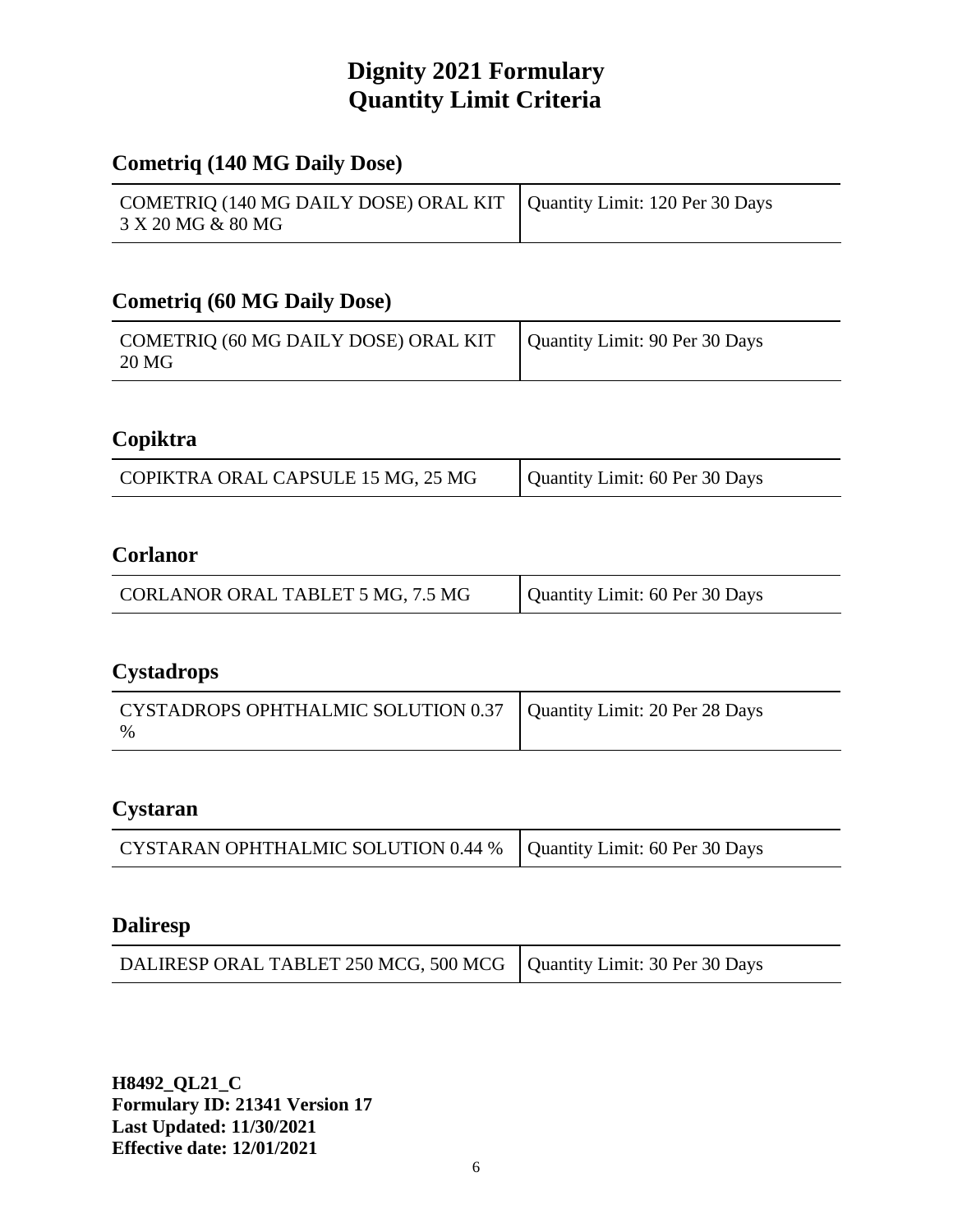#### **Dexilant**

| DEXILANT ORAL CAPSULE DELAYED<br>RELEASE 30 MG, 60 MG | Quantity Limit: 30 Per 30 Days |
|-------------------------------------------------------|--------------------------------|
|                                                       |                                |

# **Digitek**

| DIGITEK ORAL TABLET 125 MCG | Quantity Limit: 30 Per 30 Days |
|-----------------------------|--------------------------------|
|-----------------------------|--------------------------------|

#### **Digox**

| DIGOX ORAL TABLET 125 MCG | Quantity Limit: 30 Per 30 Days |
|---------------------------|--------------------------------|
|                           |                                |

#### **Digoxin**

| digoxin oral tablet 125 mcg | Quantity Limit: 30 Per 30 Days |
|-----------------------------|--------------------------------|
|-----------------------------|--------------------------------|

#### **Dihydroergotamine Mesylate**

|--|

# **Doxepin HCl**

| Quantity Limit: 30 Per 30 Days<br>doxepin hcl oral tablet 3 mg, 6 mg |
|----------------------------------------------------------------------|
|----------------------------------------------------------------------|

## **Drizalma Sprinkle**

| DRIZALMA SPRINKLE ORAL CAPSULE<br>DELAYED RELEASE SPRINKLE 20 MG, 30<br>MG, 40 MG, 60 MG | Quantity Limit: 60 Per 30 Days |
|------------------------------------------------------------------------------------------|--------------------------------|
|------------------------------------------------------------------------------------------|--------------------------------|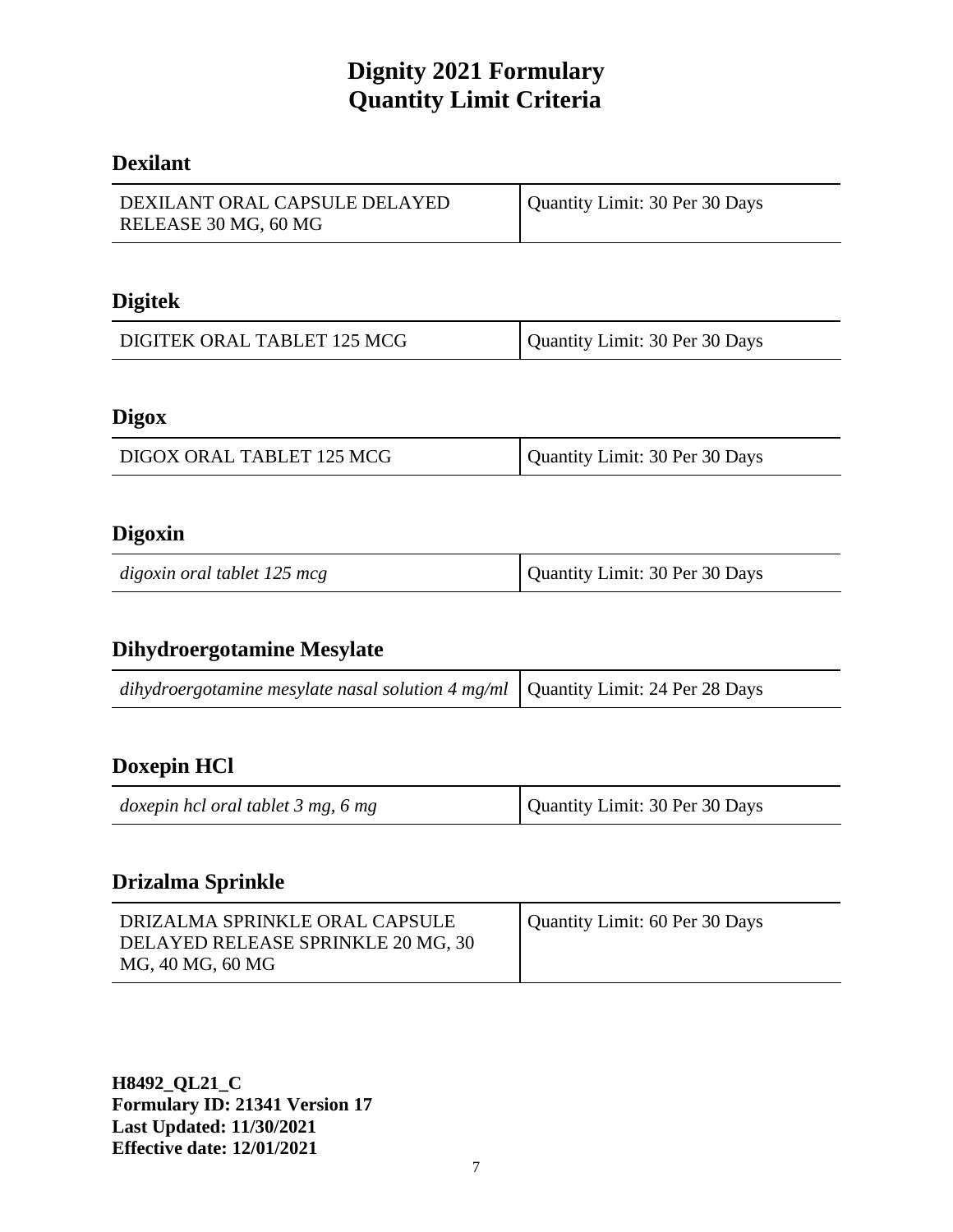#### **Dronabinol**

| dronabinol oral capsule $10$ mg, $2.5$ mg, $5$ mg | Quantity Limit: 60 Per 30 Days |
|---------------------------------------------------|--------------------------------|
|---------------------------------------------------|--------------------------------|

# **Eletriptan Hydrobromide**

| eletriptan hydrobromide oral tablet 20 mg, 40 mg   Quantity Limit: 12 Per 30 Days |  |
|-----------------------------------------------------------------------------------|--|
|-----------------------------------------------------------------------------------|--|

#### **Emsam**

| EMSAM TRANSDERMAL PATCH 24 HOUR 12   Quantity Limit: 30 Per 30 Days |  |
|---------------------------------------------------------------------|--|
| MG/24HR, 6 MG/24HR, 9 MG/24HR                                       |  |

#### **Endari**

| <b>ENDARI ORAL PACKET 5 GM</b> | Quantity Limit: 180 Per 30 Days |
|--------------------------------|---------------------------------|
|--------------------------------|---------------------------------|

#### **Entecavir**

| entecavir oral tablet 0.5 mg, 1 mg | Quantity Limit: 30 Per 30 Days |
|------------------------------------|--------------------------------|
|------------------------------------|--------------------------------|

#### **Entresto**

| ENTRESTO ORAL TABLET 24-26 MG, 49-51<br>MG, 97-103 MG | Quantity Limit: 60 Per 30 Days |
|-------------------------------------------------------|--------------------------------|
|-------------------------------------------------------|--------------------------------|

# **Ergotamine-Caffeine**

| ergotamine-caffeine oral tablet 1-100 mg | Quantity Limit: 40 Per 28 Days |
|------------------------------------------|--------------------------------|
|------------------------------------------|--------------------------------|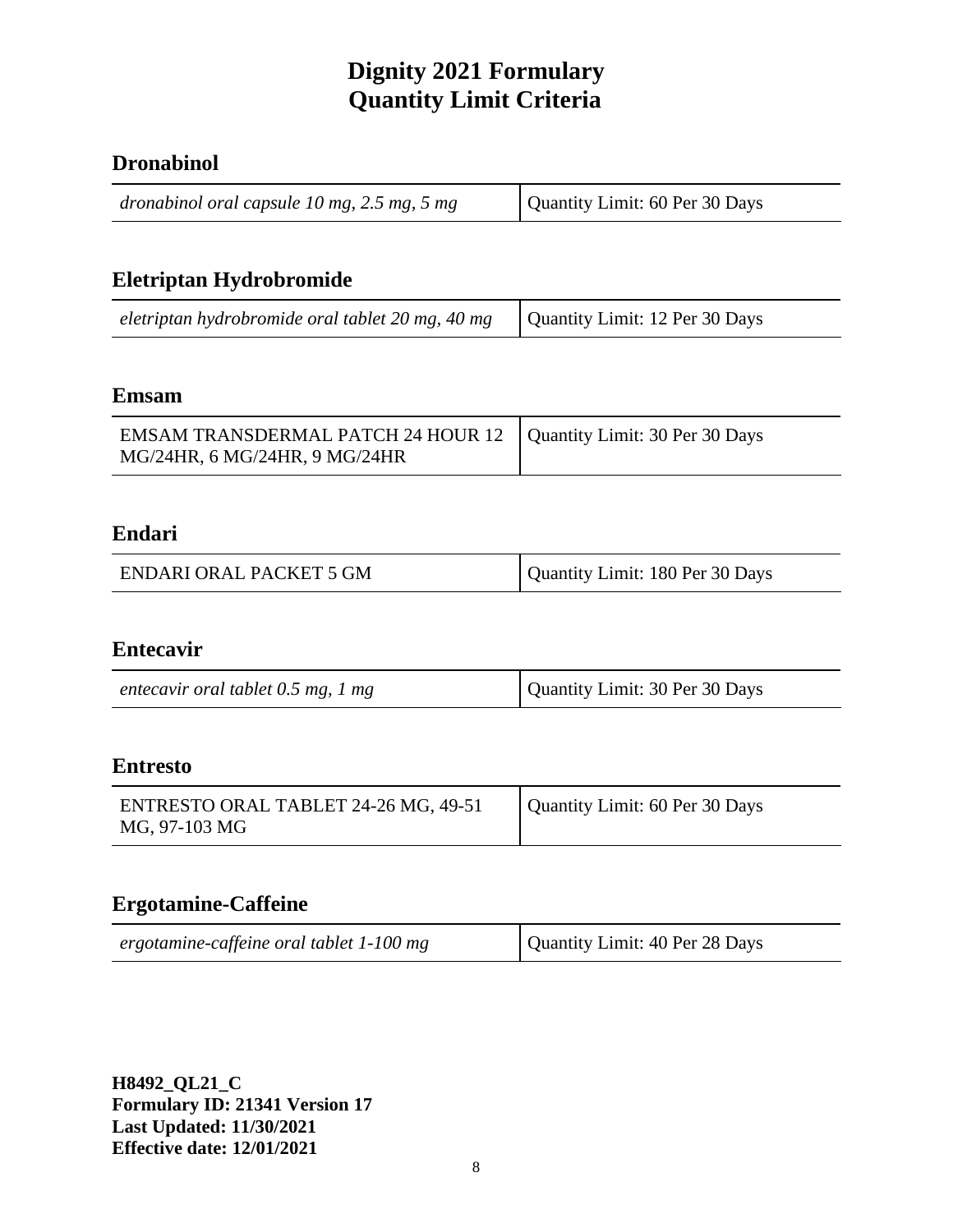#### **Erleada**

| ERLEADA ORAL TABLET 60 MG | Quantity Limit: 120 Per 30 Days |
|---------------------------|---------------------------------|
|---------------------------|---------------------------------|

## **Erlotinib HCl**

| erlotinib hcl oral tablet 100 mg, 150 mg | Quantity Limit: 30 Per 30 Days |
|------------------------------------------|--------------------------------|
| erlotinib hcl oral tablet 25 mg          | Quantity Limit: 90 Per 30 Days |

#### **Estazolam**

| estazolam oral tablet 1 mg | Quantity Limit: 60 Per 30 Days |
|----------------------------|--------------------------------|
| estazolam oral tablet 2 mg | Quantity Limit: 30 Per 30 Days |

## **Everolimus**

| everolimus oral tablet 2.5 mg, 5 mg, 7.5 mg | Quantity Limit: 30 Per 30 Days |
|---------------------------------------------|--------------------------------|
|---------------------------------------------|--------------------------------|

#### **Fanapt**

| FANAPT ORAL TABLET 1 MG, 10 MG, 12 MG, Quantity Limit: 60 Per 30 Days<br>2 MG, 4 MG, 6 MG, 8 MG |  |
|-------------------------------------------------------------------------------------------------|--|
|-------------------------------------------------------------------------------------------------|--|

## **Fanapt Titration Pack**

| FANAPT TITRATION PACK ORAL TABLET 1   Quantity Limit: 8 Per 180 Days<br>& 2 & 4 & 6 MG |  |
|----------------------------------------------------------------------------------------|--|
|----------------------------------------------------------------------------------------|--|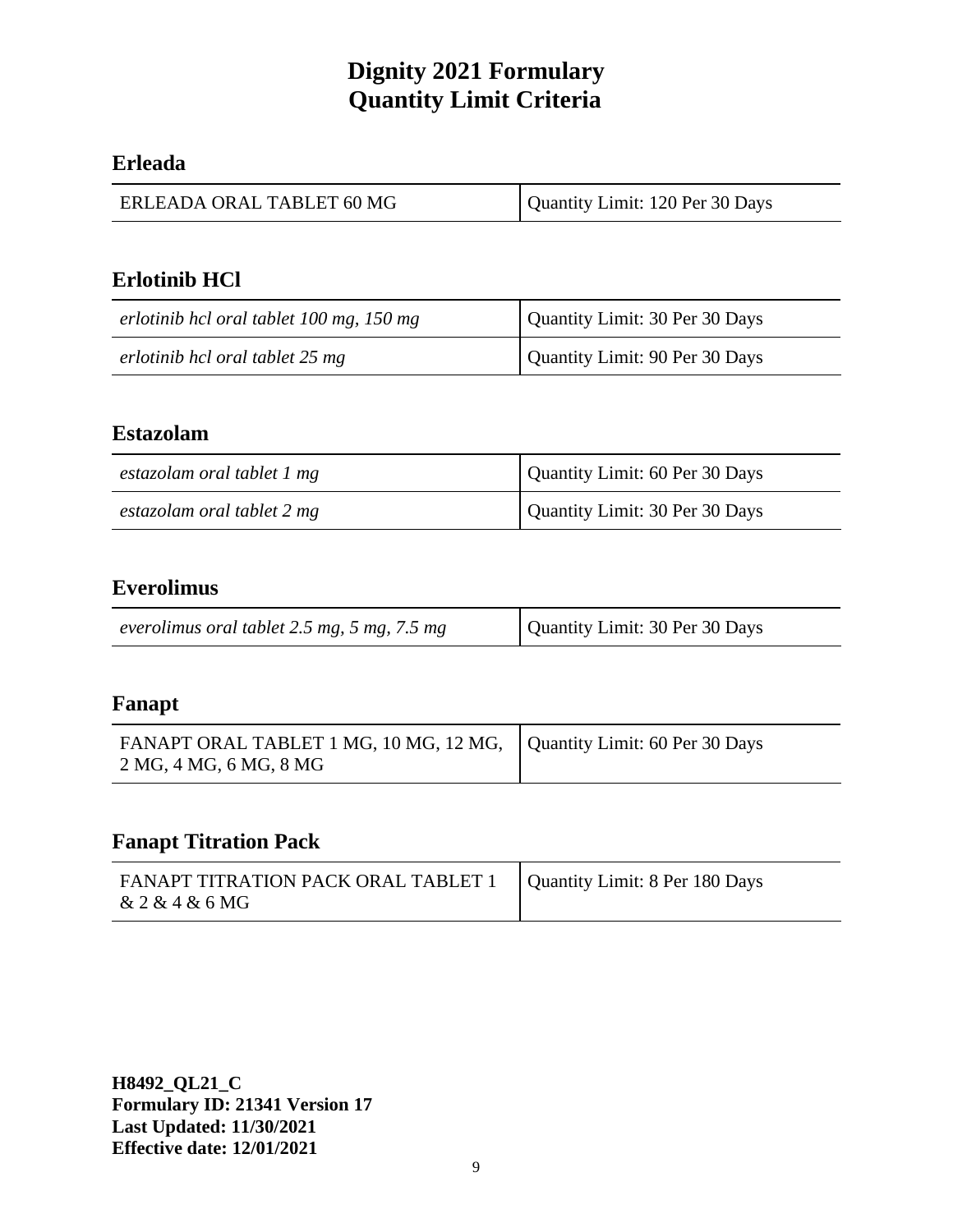## **FentaNYL Citrate**

| fentanyl citrate buccal lozenge on a handle 1200<br>mcg, 1600 mcg, 200 mcg, 400 mcg, 600 mcg, 800 | Quantity Limit: 180 Per 30 Days |
|---------------------------------------------------------------------------------------------------|---------------------------------|
| mcg                                                                                               |                                 |

## **FentaNYL**

| fentanyl transdermal patch 72 hour 100 mcg/hr, 12 $\parallel$<br>$mcg/hr$ , 25 mcg/hr, 37.5 mcg/hr, 50 mcg/hr, 62.5 | Quantity Limit: 10 Per 30 Days |
|---------------------------------------------------------------------------------------------------------------------|--------------------------------|
| $mcg/hr$ , 75 mcg/hr, 87.5 mcg/hr                                                                                   |                                |

#### **Fetzima**

# **Fetzima Titration**

| FETZIMA TITRATION ORAL CAPSULE ER 24   Quantity Limit: 56 Per 365 Days |  |
|------------------------------------------------------------------------|--|
| HOUR THERAPY PACK 20 & 40 MG                                           |  |

#### **Flurazepam HCl**

| flurazepam hcl oral capsule 15 mg | Quantity Limit: 60 Per 30 Days |
|-----------------------------------|--------------------------------|
| flurazepam hcl oral capsule 30 mg | Quantity Limit: 30 Per 30 Days |

# **Gocovri**

| GOCOVRI ORAL CAPSULE EXTENDED<br>RELEASE 24 HOUR 68.5 MG | Quantity Limit: 30 Per 30 Days |
|----------------------------------------------------------|--------------------------------|
| GOCOVRI ORAL CAPSULE EXTENDED<br>RELEASE 24 HOUR 137 MG  | Quantity Limit: 60 Per 30 Days |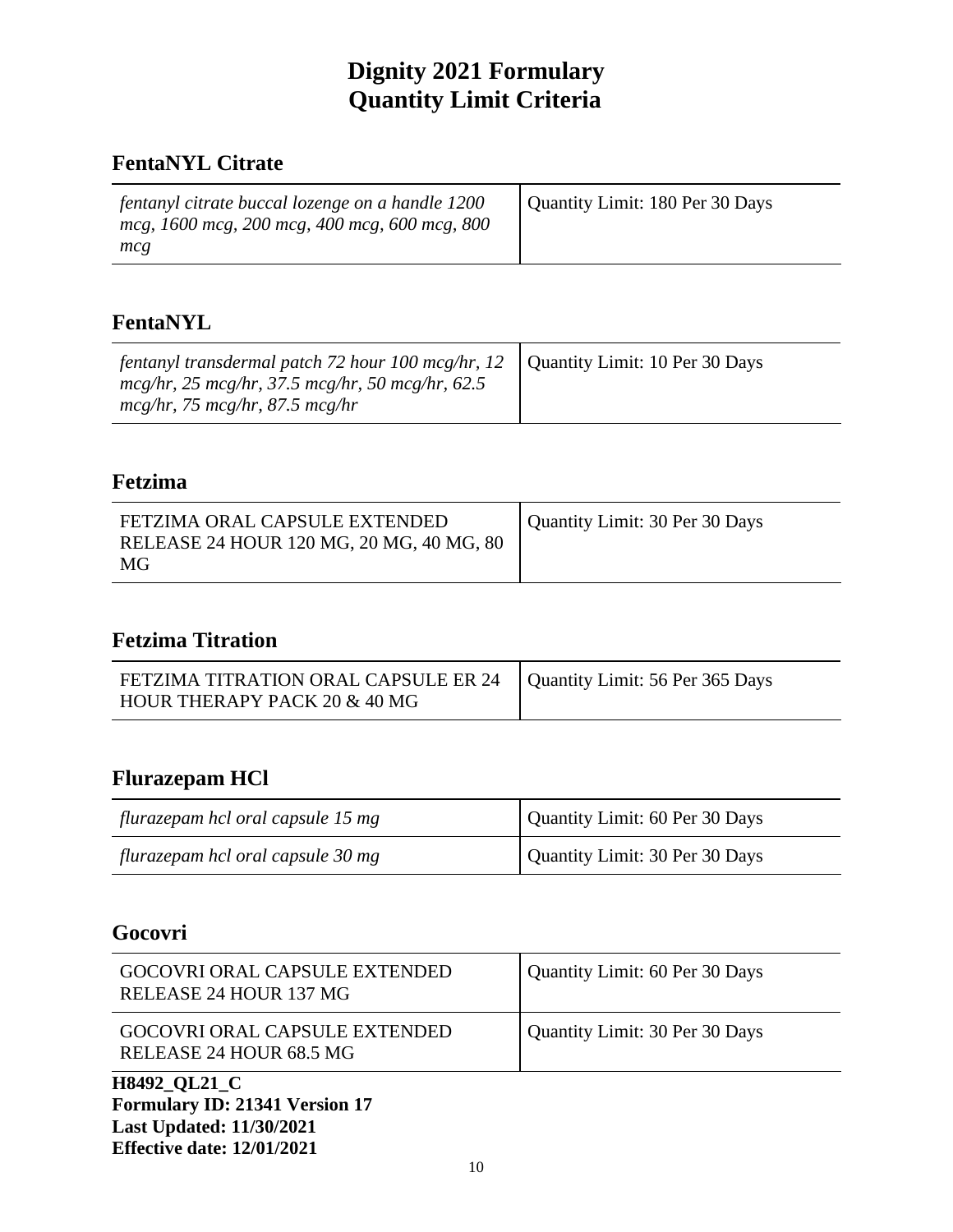#### **Granisetron HCl**

#### **Iclusig**

| ICLUSIG ORAL TABLET 10 MG, 15 MG | Quantity Limit: 60 Per 30 Days |
|----------------------------------|--------------------------------|
| ICLUSIG ORAL TABLET 30 MG, 45 MG | Quantity Limit: 30 Per 30 Days |

#### **IDHIFA**

| IDHIFA ORAL TABLET 100 MG | Quantity Limit: 30 Per 30 Days |
|---------------------------|--------------------------------|
| IDHIFA ORAL TABLET 50 MG  | Quantity Limit: 60 Per 30 Days |

# **Imatinib Mesylate**

| imatinib mesylate oral tablet 100 mg | Quantity Limit: 180 Per 30 Days |
|--------------------------------------|---------------------------------|
| imatinib mesylate oral tablet 400 mg | Quantity Limit: 60 Per 30 Days  |

#### **Inlyta**

| INLYTA ORAL TABLET 1 MG | Quantity Limit: 180 Per 30 Days |
|-------------------------|---------------------------------|
| INLYTA ORAL TABLET 5 MG | Quantity Limit: 60 Per 30 Days  |

## **Isturisa**

| ISTURISA ORAL TABLET 1 MG  | Quantity Limit: 240 Per 30 Days |
|----------------------------|---------------------------------|
| ISTURISA ORAL TABLET 10 MG | Quantity Limit: 180 Per 30 Days |
| ISTURISA ORAL TABLET 5 MG  | Quantity Limit: 120 Per 30 Days |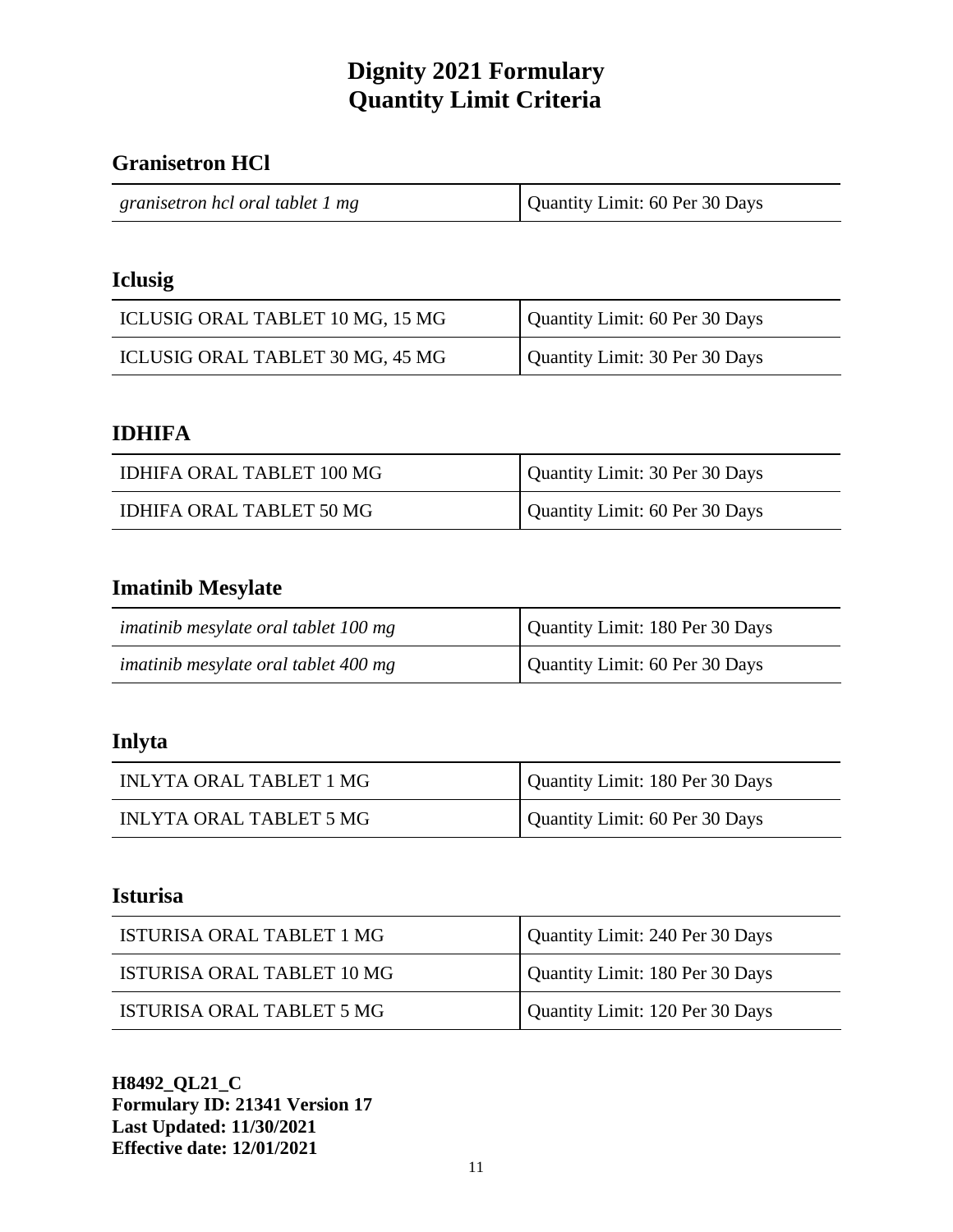#### **Jakafi**

| JAKAFI ORAL TABLET 10 MG, 15 MG, 20 MG,   Quantity Limit: 60 Per 30 Days |  |
|--------------------------------------------------------------------------|--|
| 25 MG, 5 MG                                                              |  |

#### **Janumet**

| JANUMET ORAL TABLET 50-1000 MG, 50-500   Quantity Limit: 60 Per 30 Days<br>MG |  |
|-------------------------------------------------------------------------------|--|
|-------------------------------------------------------------------------------|--|

## **Janumet XR**

| JANUMET XR ORAL TABLET EXTENDED<br>RELEASE 24 HOUR 100-1000 MG           | Quantity Limit: 30 Per 30 Days |
|--------------------------------------------------------------------------|--------------------------------|
| JANUMET XR ORAL TABLET EXTENDED<br>RELEASE 24 HOUR 50-1000 MG, 50-500 MG | Quantity Limit: 60 Per 30 Days |

#### **Januvia**

| JANUVIA ORAL TABLET 100 MG, 25 MG, 50<br>MG | Quantity Limit: 30 Per 30 Days |
|---------------------------------------------|--------------------------------|
|                                             |                                |

# **Korlym**

| KORLYM ORAL TABLET 300 MG | Quantity Limit: 120 Per 30 Days |
|---------------------------|---------------------------------|
|---------------------------|---------------------------------|

#### **Lapatinib Ditosylate**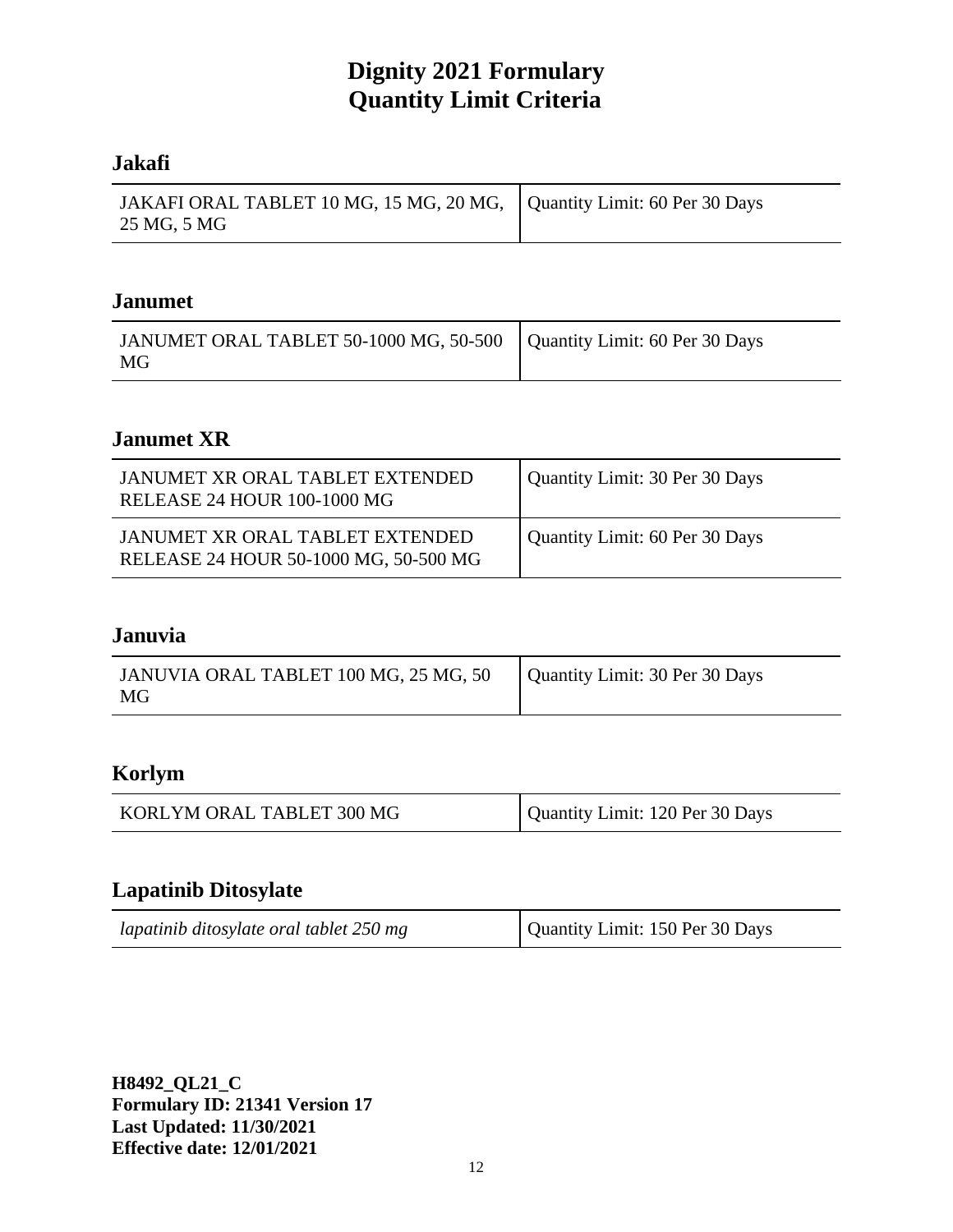#### **Latuda**

| LATUDA ORAL TABLET 120 MG, 20 MG, 40<br>MG | Quantity Limit: 30 Per 30 Days |
|--------------------------------------------|--------------------------------|
| LATUDA ORAL TABLET 60 MG, 80 MG            | Quantity Limit: 60 Per 30 Days |

## **Lidocaine**

| lidocaine external ointment $5\%$ | Quantity Limit: 50 Per 30 Days |
|-----------------------------------|--------------------------------|
| lidocaine external patch $5\%$    | Quantity Limit: 90 Per 30 Days |

## **Lidocaine HCl**

| lidocaine hcl external solution 4 $\%$ | Quantity Limit: 50 Per 30 Days |
|----------------------------------------|--------------------------------|
|----------------------------------------|--------------------------------|

## **Lidocaine-Prilocaine**

| lidocaine-prilocaine external cream $2.5$ - $2.5\%$ | Quantity Limit: 30 Per 30 Days |
|-----------------------------------------------------|--------------------------------|
|-----------------------------------------------------|--------------------------------|

## **Lupkynis**

| LUPKYNIS ORAL CAPSULE 7.9 MG | Quantity Limit: 180 Per 30 Days |
|------------------------------|---------------------------------|
|------------------------------|---------------------------------|

## **Modafinil**

| Quantity Limit: 30 Per 30 Days<br>modafinil oral tablet 100 mg, 200 mg |  |
|------------------------------------------------------------------------|--|
|------------------------------------------------------------------------|--|

## **Naratriptan HCl**

| naratriptan hcl oral tablet 1 mg, 2.5 mg | Quantity Limit: 12 Per 30 Days |
|------------------------------------------|--------------------------------|
|------------------------------------------|--------------------------------|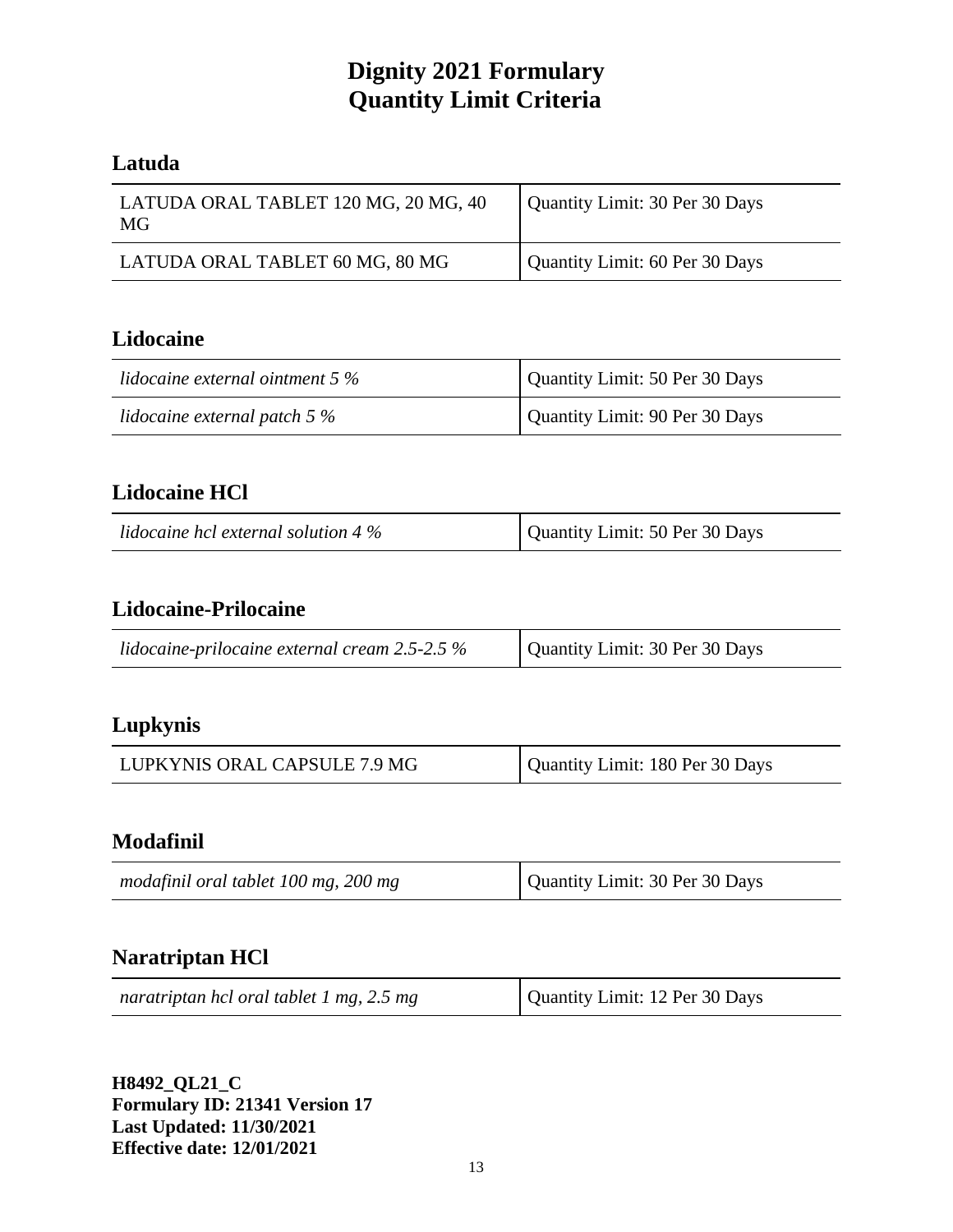#### **Nayzilam**

| NAYZILAM NASAL SOLUTION 5 MG/0.1ML | Quantity Limit: 10 Per 30 Days |
|------------------------------------|--------------------------------|
|------------------------------------|--------------------------------|

#### **Nerlynx**

| NERLYNX ORAL TABLET 40 MG | Quantity Limit: 180 Per 30 Days |
|---------------------------|---------------------------------|
|---------------------------|---------------------------------|

#### **NexAVAR**

| NEXAVAR ORAL TABLET 200 MG | Quantity Limit: 120 Per 30 Days |
|----------------------------|---------------------------------|
|----------------------------|---------------------------------|

#### **Nilutamide**

| nilutamide oral tablet 150 mg | Quantity Limit: 60 Per 30 Days |
|-------------------------------|--------------------------------|
|-------------------------------|--------------------------------|

# **Nubeqa**

| NUBEQA ORAL TABLET 300 MG | Quantity Limit: 120 Per 30 Days |
|---------------------------|---------------------------------|

## **OLANZapine**

| olanzapine oral tablet 10 mg, 2.5 mg, 5 mg                      | Quantity Limit: 60 Per 30 Days |
|-----------------------------------------------------------------|--------------------------------|
| olanzapine oral tablet 15 mg, 20 mg, 7.5 mg                     | Quantity Limit: 30 Per 30 Days |
| olanzapine oral tablet dispersible 10 mg, 15 mg, 20<br>mg, 5 mg | Quantity Limit: 30 Per 30 Days |

## **Ondansetron HCl**

| ondansetron hcl injection solution $4 \text{ mg/2ml}$ , $40$ | Quantity Limit: 360 Per 30 Days |
|--------------------------------------------------------------|---------------------------------|
| mg/20ml                                                      |                                 |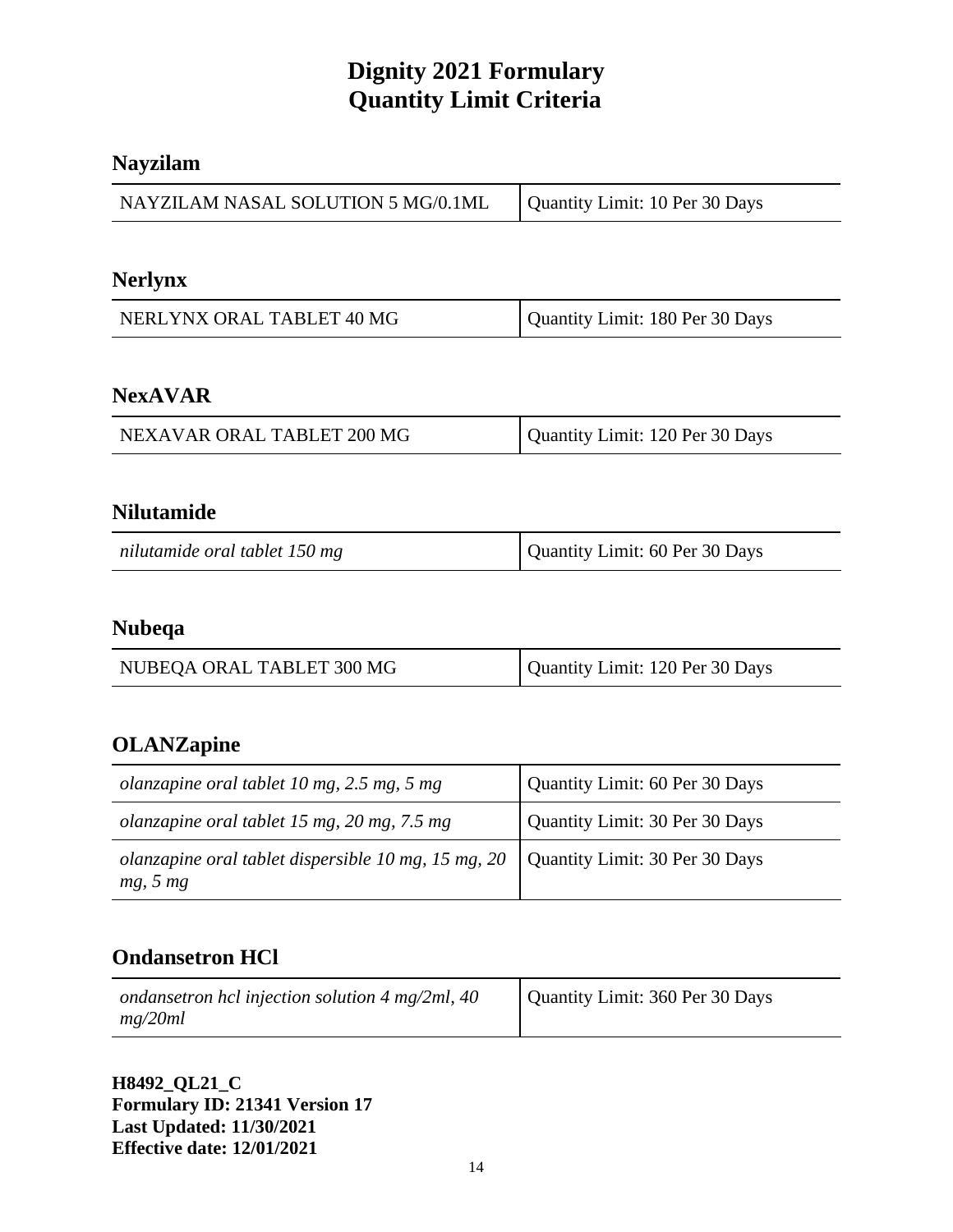# **Ondansetron HCl**

| ondansetron hcl oral solution 4 mg/5ml | Quantity Limit: 450 Per 30 Days |
|----------------------------------------|---------------------------------|
| ondansetron hcl oral tablet 24 mg      | Quantity Limit: 30 Per 30 Days  |
| ondansetron hcl oral tablet 4 mg       | Quantity Limit: 180 Per 30 Days |
| ondansetron hcl oral tablet 8 mg       | Quantity Limit: 90 Per 30 Days  |

# **Ondansetron**

| ondansetron oral tablet dispersible 4 mg | Quantity Limit: 180 Per 30 Days |
|------------------------------------------|---------------------------------|
| ondansetron oral tablet dispersible 8 mg | Quantity Limit: 90 Per 30 Days  |

# **Opsumit**

| OPSUMIT ORAL TABLET 10 MG | Quantity Limit: 30 Per 30 Days |
|---------------------------|--------------------------------|
|---------------------------|--------------------------------|

## **Oxtellar XR**

| OXTELLAR XR ORAL TABLET EXTENDED<br>RELEASE 24 HOUR 150 MG | Quantity Limit: 480 Per 30 Days |
|------------------------------------------------------------|---------------------------------|
| OXTELLAR XR ORAL TABLET EXTENDED<br>RELEASE 24 HOUR 300 MG | Quantity Limit: 240 Per 30 Days |
| OXTELLAR XR ORAL TABLET EXTENDED<br>RELEASE 24 HOUR 600 MG | Quantity Limit: 120 Per 30 Days |

# **Paliperidone ER**

| <i>paliperidone er oral tablet extended release 24 hour</i>   Quantity Limit: 60 Per 30 Days<br>$1.5 \, mg, \, 3 \, mg, \, 6 \, mg$ |  |
|-------------------------------------------------------------------------------------------------------------------------------------|--|
| <i>paliperidone er oral tablet extended release 24 hour</i>   Quantity Limit: 30 Per 30 Days<br>9 <sub>mg</sub>                     |  |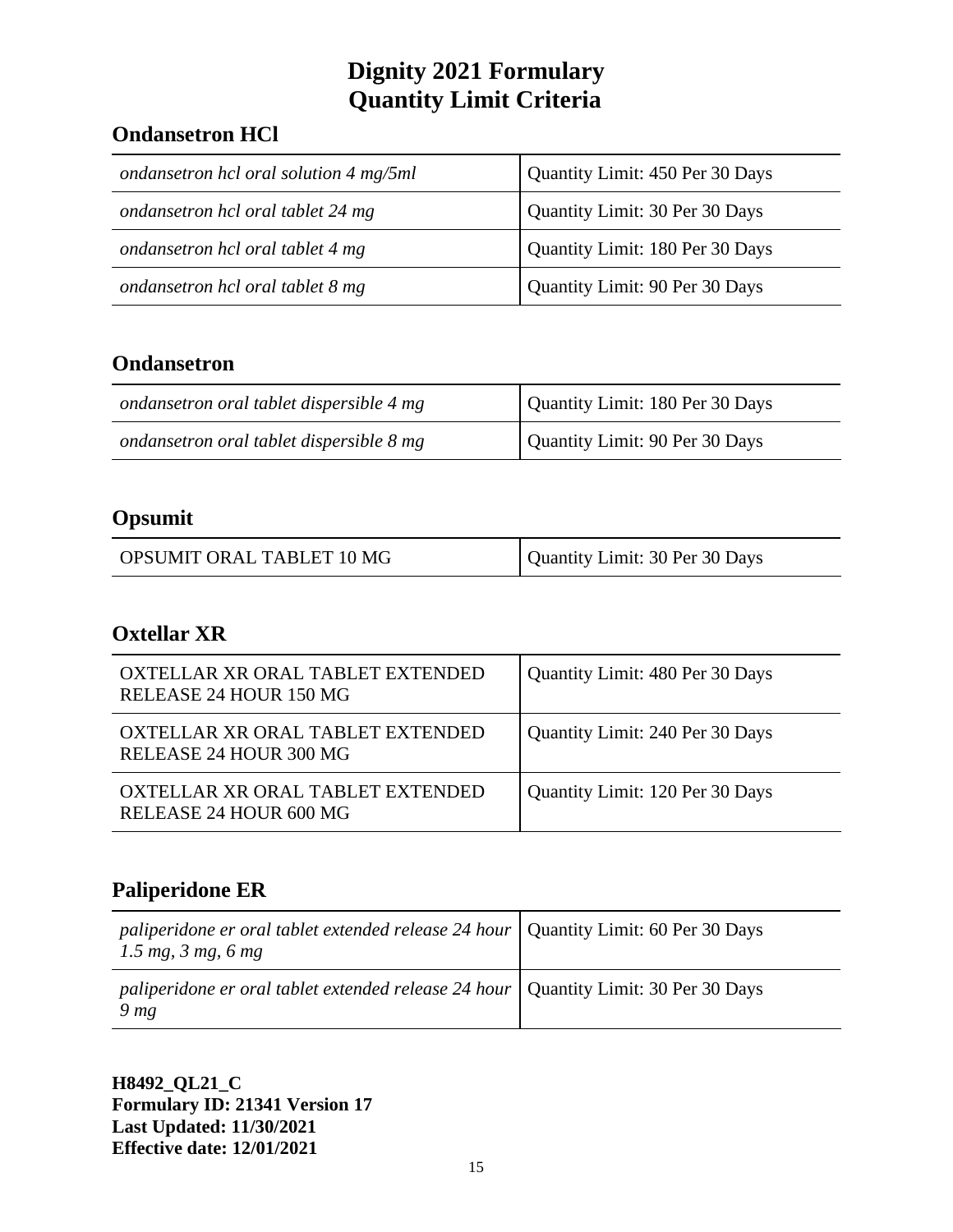#### **Paxil**

| PAXIL ORAL SUSPENSION 10 MG/5ML | Quantity Limit: 900 Per 30 Days |
|---------------------------------|---------------------------------|
|---------------------------------|---------------------------------|

# **Pregabalin**

| pregabalin oral capsule 100 mg, 150 mg, 200 mg,<br>225 mg, 25 mg, 50 mg, 75 mg | Quantity Limit: 120 Per 30 Days |
|--------------------------------------------------------------------------------|---------------------------------|
| pregabalin oral capsule 300 mg                                                 | Quantity Limit: 60 Per 30 Days  |
| pregabalin oral solution 20 mg/ml                                              | Quantity Limit: 900 Per 30 Days |

# **Promacta**

| PROMACTA ORAL PACKET 12.5 MG                         | Quantity Limit: 360 Per 30 Days |
|------------------------------------------------------|---------------------------------|
| PROMACTA ORAL PACKET 25 MG                           | Quantity Limit: 180 Per 30 Days |
| PROMACTA ORAL TABLET 12.5 MG, 25 MG,<br>50 MG, 75 MG | Quantity Limit: 60 Per 30 Days  |

## **Ramelteon**

| Quantity Limit: 30 Per 30 Days<br>ramelteon oral tablet 8 mg |  |
|--------------------------------------------------------------|--|
|--------------------------------------------------------------|--|

#### **Restasis**

| Quantity Limit: 60 Per 30 Days<br><b>RESTASIS OPHTHALMIC EMULSION 0.05 %</b> |
|------------------------------------------------------------------------------|
|------------------------------------------------------------------------------|

## **Rexulti**

| REXULTI ORAL TABLET 0.25 MG, 0.5 MG, 1 | Quantity Limit: 30 Per 30 Days |
|----------------------------------------|--------------------------------|
| MG, 2 MG, 3 MG, 4 MG                   |                                |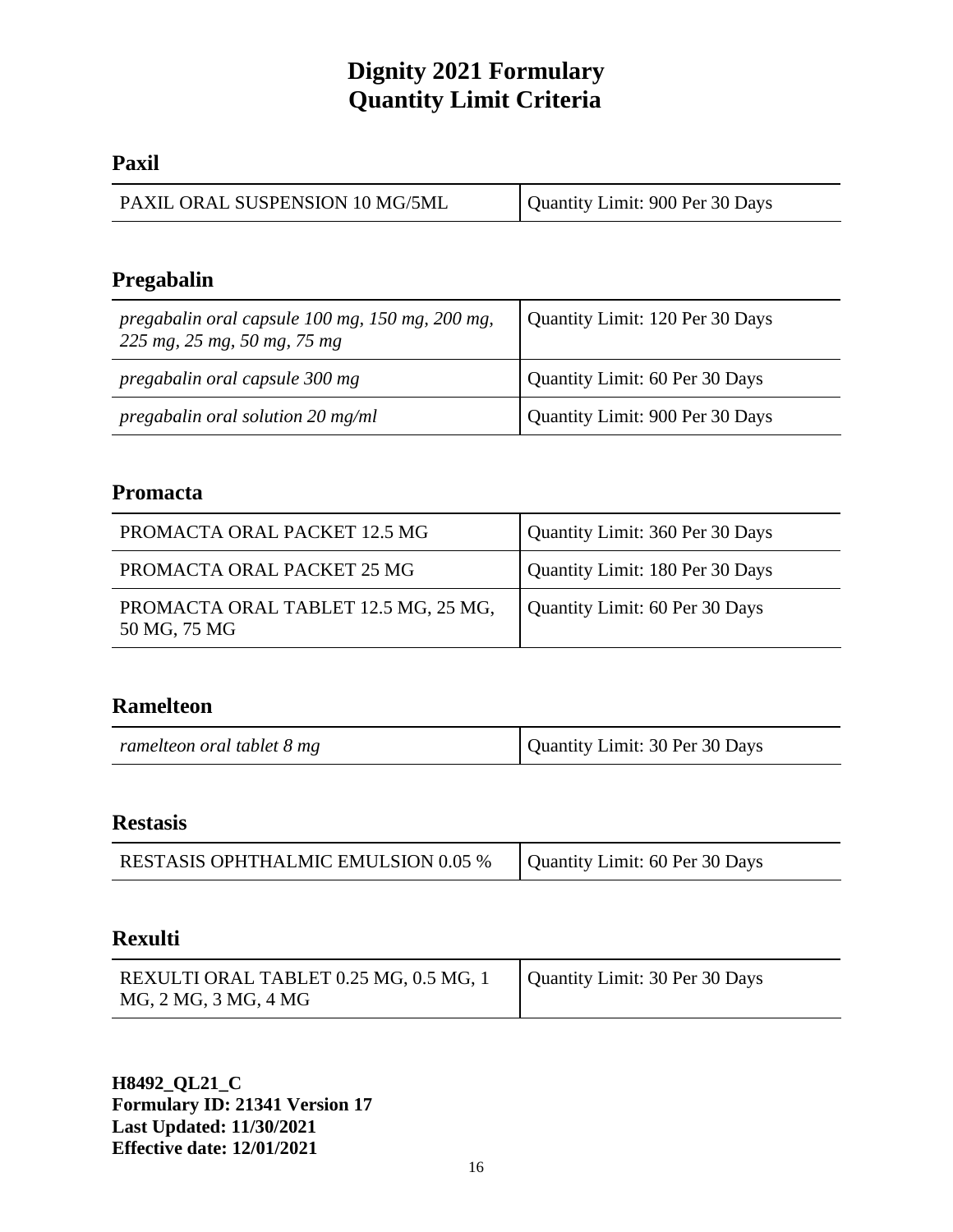#### **Rivastigmine**

| rivastigmine transdermal patch 24 hour 13.3 | Quantity Limit: 30 Per 30 Days |
|---------------------------------------------|--------------------------------|
| $mg/24hr$ , 4.6 mg/24hr, 9.5 mg/24hr        |                                |

#### **Rizatriptan Benzoate**

| rizatriptan benzoate oral tablet 10 mg, 5 mg                                                      | Quantity Limit: 12 Per 30 Days |
|---------------------------------------------------------------------------------------------------|--------------------------------|
| rizatriptan benzoate oral tablet dispersible 10 mg, $5 \mid$ Quantity Limit: 12 Per 30 Days<br>mg |                                |

## **Rufinamide**

| rufinamide oral suspension $40$ mg/ml | Quantity Limit: 2400 Per 30 Days |
|---------------------------------------|----------------------------------|
| rufinamide oral tablet 200 mg, 400 mg | Quantity Limit: 240 Per 30 Days  |

#### **Rydapt**

| Quantity Limit: 240 Per 30 Days<br>RYDAPT ORAL CAPSULE 25 MG |
|--------------------------------------------------------------|
|--------------------------------------------------------------|

#### **Savella**

| SAVELLA ORAL TABLET 100 MG, 12.5 MG, 25   Quantity Limit: 60 Per 30 Days<br>MG, 50 MG |  |
|---------------------------------------------------------------------------------------|--|
|---------------------------------------------------------------------------------------|--|

#### **Savella Titration Pack**

| SAVELLA TITRATION PACK ORAL 12.5 & 25   Quantity Limit: 110 Per 365 Days<br>& 50 MG |  |
|-------------------------------------------------------------------------------------|--|
|-------------------------------------------------------------------------------------|--|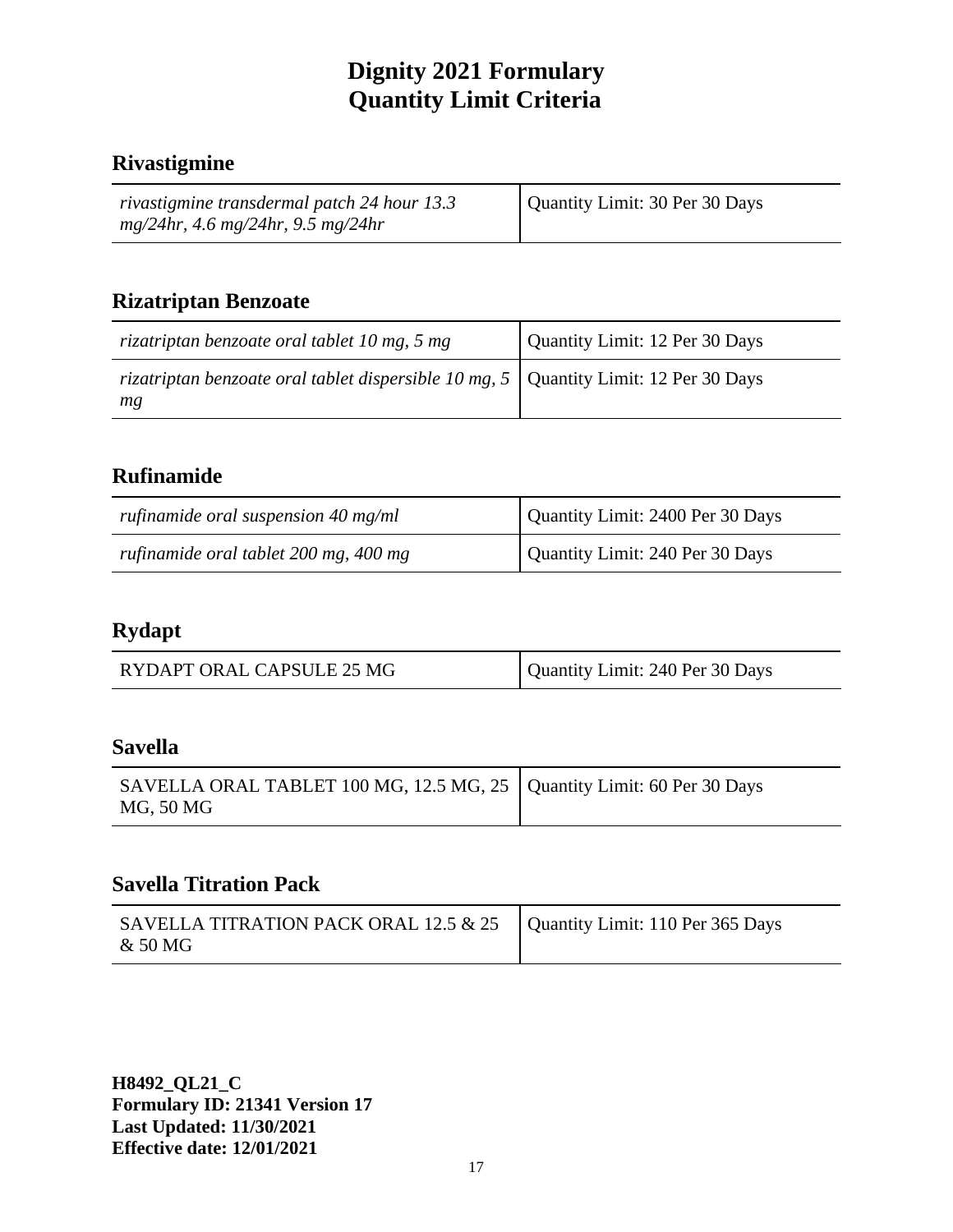# **Signifor**

| SIGNIFOR SUBCUTANEOUS SOLUTION 0.3<br>$MG/ML$ , 0.6 $MG/ML$ , 0.9 $MG/ML$ | Quantity Limit: 60 Per 30 Days |
|---------------------------------------------------------------------------|--------------------------------|

#### **Sildenafil Citrate**

| sildenafil citrate oral tablet 20 mg | Quantity Limit: 90 Per 30 Days |
|--------------------------------------|--------------------------------|
|--------------------------------------|--------------------------------|

## **Soliqua**

| SOLIQUA SUBCUTANEOUS SOLUTION PEN-   Quantity Limit: 18 Per 30 Days<br>INJECTOR 100-33 UNT-MCG/ML |  |
|---------------------------------------------------------------------------------------------------|--|

# **Spritam**

| SPRITAM ORAL TABLET DISINTEGRATING<br>SOLUBLE 1000 MG                | Quantity Limit: 90 Per 30 Days  |
|----------------------------------------------------------------------|---------------------------------|
| SPRITAM ORAL TABLET DISINTEGRATING<br>SOLUBLE 250 MG, 500 MG, 750 MG | Quantity Limit: 120 Per 30 Days |

# **Sprycel**

| SPRYCEL ORAL TABLET 100 MG, 50 MG, 70<br>MG, 80 MG | Quantity Limit: 60 Per 30 Days |
|----------------------------------------------------|--------------------------------|
| SPRYCEL ORAL TABLET 140 MG                         | Quantity Limit: 30 Per 30 Days |
| SPRYCEL ORAL TABLET 20 MG                          | Quantity Limit: 90 Per 30 Days |

## **SUMAtriptan Succinate**

| sumatriptan succinate oral tablet 100 mg, 25 mg, 50   Quantity Limit: 12 Per 30 Days |  |
|--------------------------------------------------------------------------------------|--|
| mg                                                                                   |  |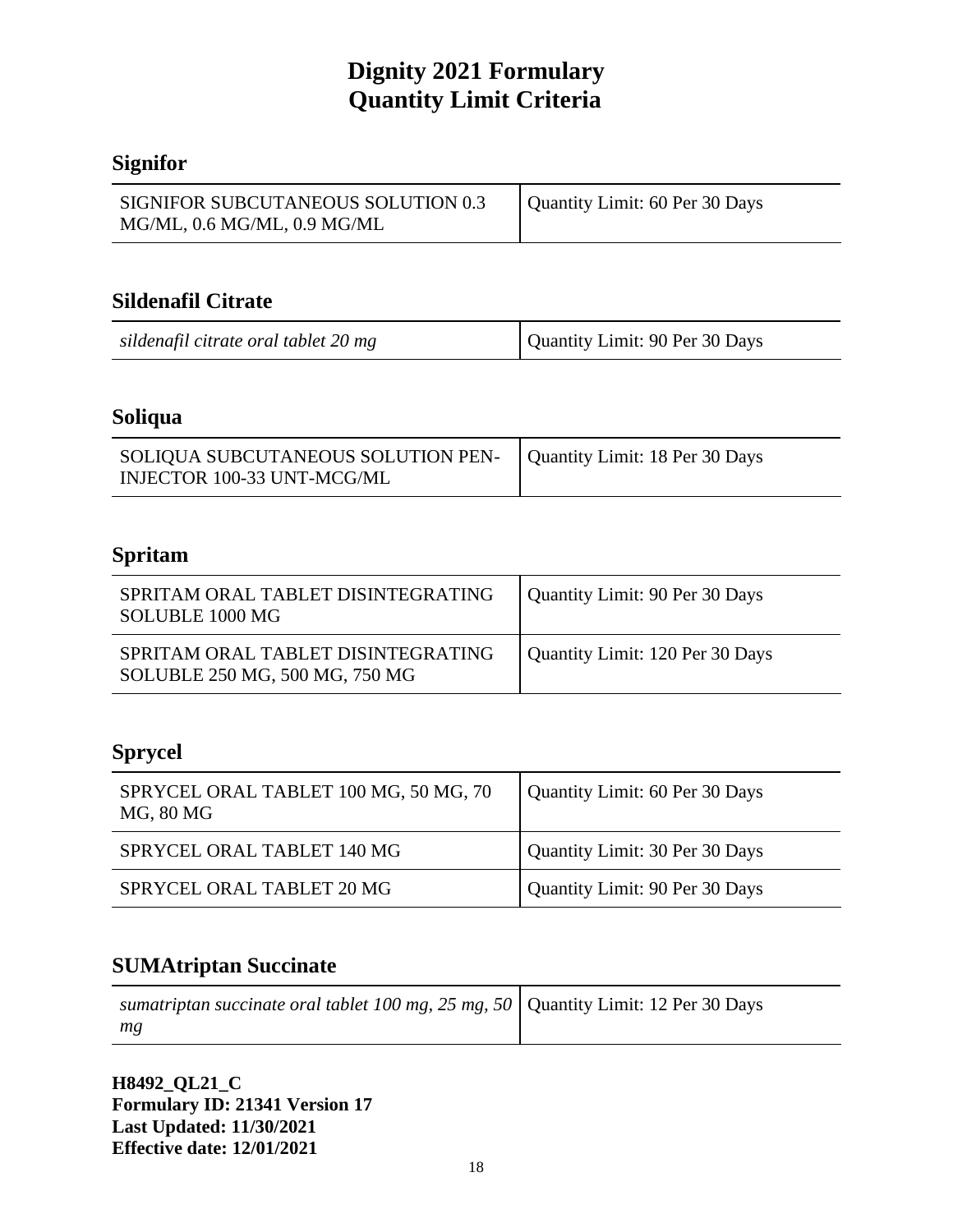#### **Sunosi**

| SUNOSI ORAL TABLET 150 MG, 75 MG | Quantity Limit: 30 Per 30 Days |
|----------------------------------|--------------------------------|
|----------------------------------|--------------------------------|

# **SymlinPen 120**

| SYMLINPEN 120 SUBCUTANEOUS SOLUTION   Quantity Limit: 10.8 Per 28 Days |  |
|------------------------------------------------------------------------|--|
| PEN-INJECTOR 2700 MCG/2.7ML                                            |  |

# **SymlinPen 60**

| SYMLINPEN 60 SUBCUTANEOUS SOLUTION   Quantity Limit: 10.8 Per 28 Days<br>PEN-INJECTOR 1500 MCG/1.5ML |  |
|------------------------------------------------------------------------------------------------------|--|
|                                                                                                      |  |

#### **Sympazan**

| SYMPAZAN ORAL FILM 10 MG, 20 MG, 5 MG   Quantity Limit: 60 Per 30 Days |  |
|------------------------------------------------------------------------|--|
|                                                                        |  |

#### **Targretin**

| TARGRETIN EXTERNAL GEL 1 % | Quantity Limit: 60 Per 30 Days |
|----------------------------|--------------------------------|
|----------------------------|--------------------------------|

#### **Tasigna**

| TASIGNA ORAL CAPSULE 150 MG, 200 MG, | Quantity Limit: 120 Per 30 Days |
|--------------------------------------|---------------------------------|
| 50 MG                                |                                 |

#### **Tavalisse**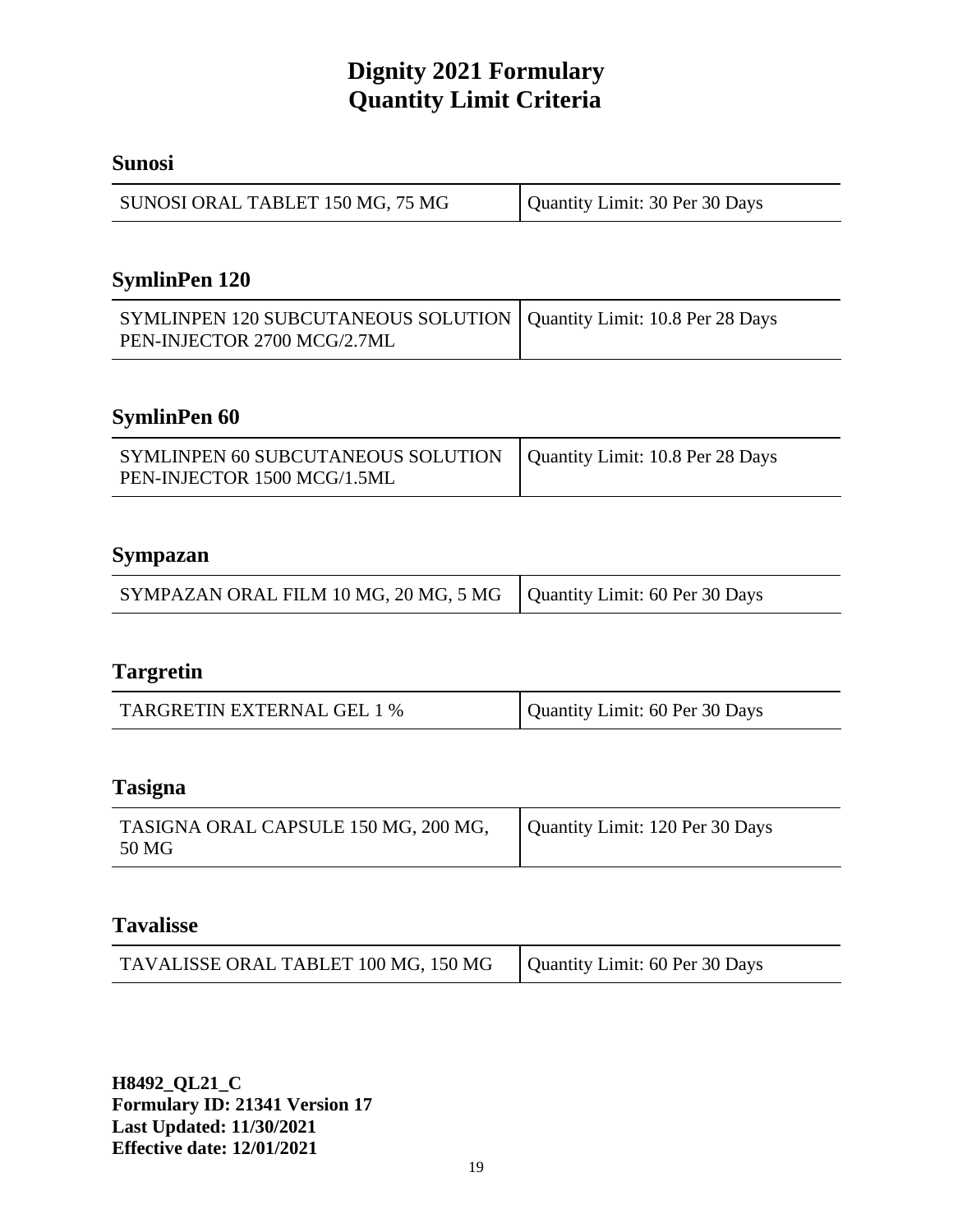#### **Temazepam**

| temazepam oral capsule 15 mg, 22.5 mg, 30 mg | Quantity Limit: 30 Per 30 Days  |
|----------------------------------------------|---------------------------------|
| temazepam oral capsule 7.5 mg                | Quantity Limit: 120 Per 30 Days |

# **Tetrabenazine**

| tetrabenazine oral tablet 12.5 mg | Quantity Limit: 90 Per 30 Days  |
|-----------------------------------|---------------------------------|
| tetrabenazine oral tablet 25 mg   | Quantity Limit: 120 Per 30 Days |

# **Toremifene Citrate**

| Quantity Limit: 30 Per 30 Days<br>toremifene citrate oral tablet 60 mg |  |
|------------------------------------------------------------------------|--|
|------------------------------------------------------------------------|--|

## **traMADol HCl**

| tramadol hcl oral tablet 100 mg | Quantity Limit: 120 Per 30 Days |
|---------------------------------|---------------------------------|
| tramadol hcl oral tablet 50 mg  | Quantity Limit: 240 Per 30 Days |

#### **Tramadol-Acetaminophen**

| <i>tramadol-acetaminophen oral tablet 37.5-325 mg</i> $\vert$ Quantity Limit: 240 Per 30 Days |  |
|-----------------------------------------------------------------------------------------------|--|
|                                                                                               |  |

## **Trintellix**

| TRINTELLIX ORAL TABLET 10 MG, 20 MG, 5   Quantity Limit: 30 Per 30 Days<br>MG |  |
|-------------------------------------------------------------------------------|--|
|-------------------------------------------------------------------------------|--|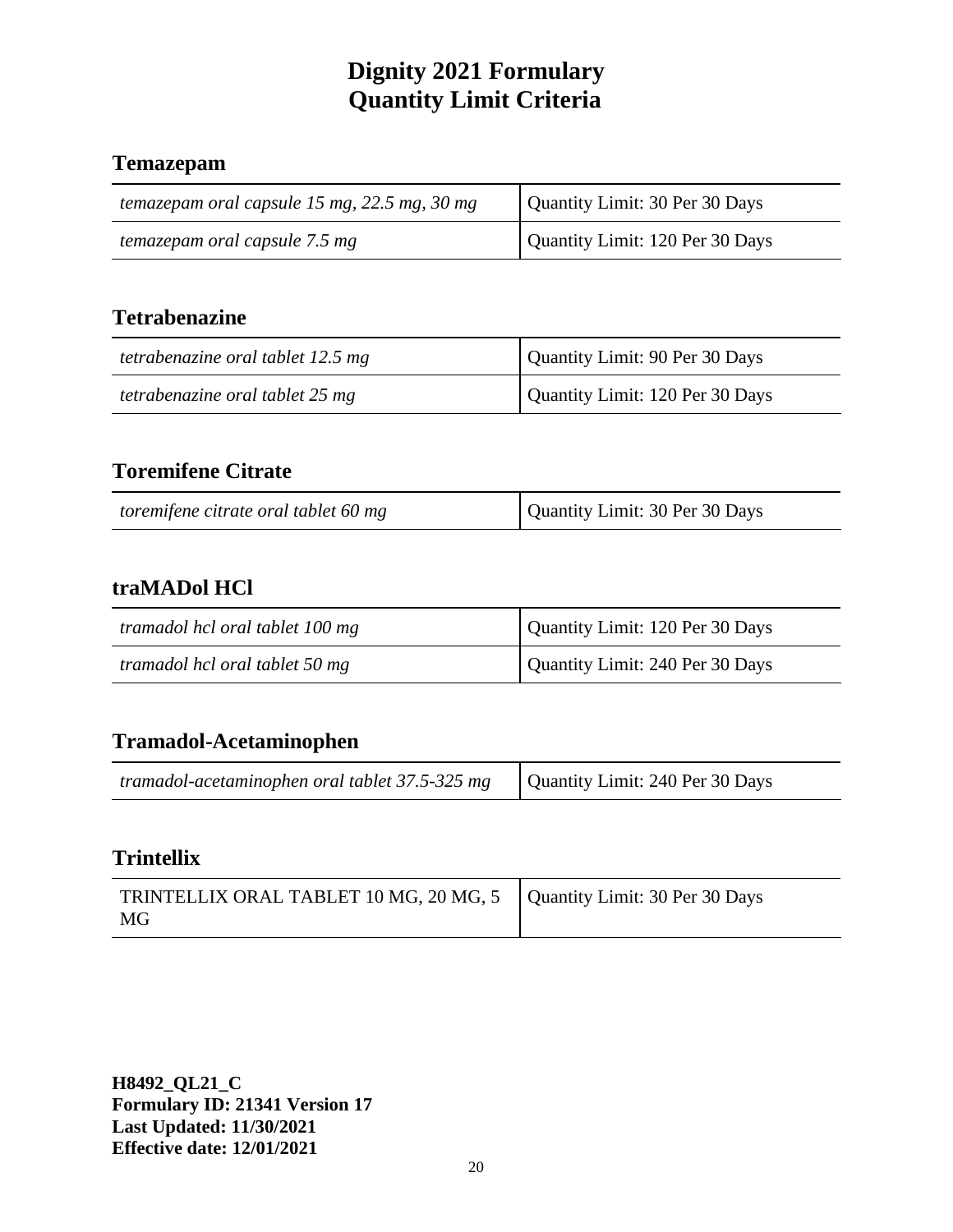#### **Trokendi XR**

| TROKENDI XR ORAL CAPSULE EXTENDED<br>RELEASE 24 HOUR 100 MG, 25 MG, 50 MG | Quantity Limit: 120 Per 30 Days |
|---------------------------------------------------------------------------|---------------------------------|
| TROKENDI XR ORAL CAPSULE EXTENDED<br>RELEASE 24 HOUR 200 MG               | Quantity Limit: 60 Per 30 Days  |

#### **Valchlor**

| VALCHLOR EXTERNAL GEL 0.016 % | Quantity Limit: 60 Per 30 Days |
|-------------------------------|--------------------------------|
|-------------------------------|--------------------------------|

# **Varubi (180 MG Dose)**

| VARUBI (180 MG DOSE) ORAL TABLET<br>THERAPY PACK 2 X 90 MG | Quantity Limit: 8 Per 30 Days |
|------------------------------------------------------------|-------------------------------|
|------------------------------------------------------------|-------------------------------|

#### **Verquvo**

| VERQUVO ORAL TABLET 10 MG, 2.5 MG, 5 | Quantity Limit: 30 Per 30 Days |
|--------------------------------------|--------------------------------|
| MG                                   |                                |

## **Viibryd**

| VIIBRYD ORAL TABLET 10 MG, 20 MG, 40<br>MG | Quantity Limit: 30 Per 30 Days |
|--------------------------------------------|--------------------------------|
|                                            |                                |

#### **Viibryd Starter Pack**

| VIIBRYD STARTER PACK ORAL KIT 10 $\&$ 20 $\big $ Quantity Limit: 30 Per 30 Days |  |
|---------------------------------------------------------------------------------|--|
| MG                                                                              |  |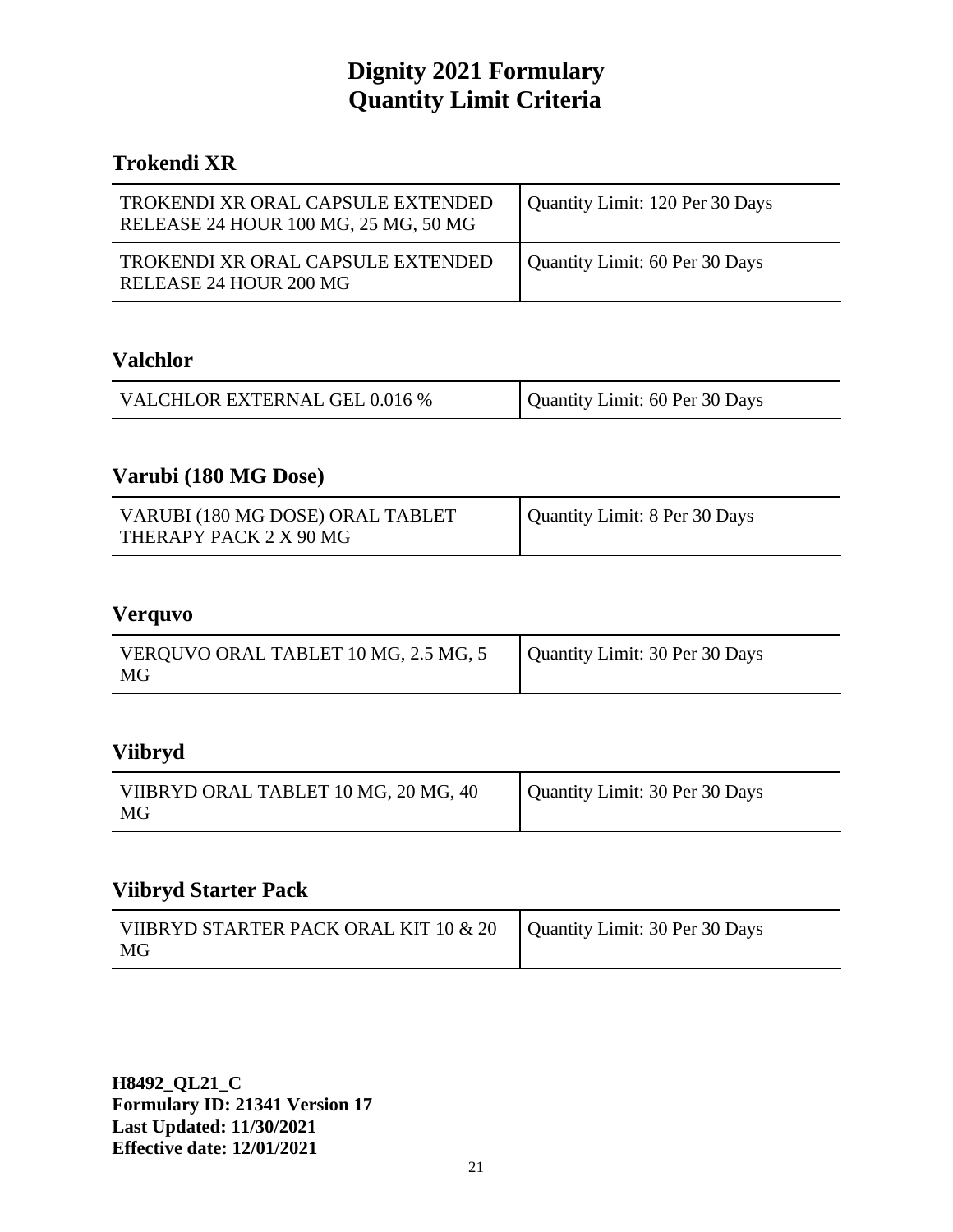# **Vimpat**

| VIMPAT ORAL SOLUTION 10 MG/ML                                                        | Quantity Limit: 1200 Per 30 Days |
|--------------------------------------------------------------------------------------|----------------------------------|
| VIMPAT ORAL TABLET 100 MG, 150 MG, 200   Quantity Limit: 60 Per 30 Days<br>MG, 50 MG |                                  |

# **Vizimpro**

| VIZIMPRO ORAL TABLET 15 MG, 30 MG, 45<br>MG | Quantity Limit: 30 Per 30 Days |
|---------------------------------------------|--------------------------------|
|---------------------------------------------|--------------------------------|

# **Voriconazole**

| voriconazole oral suspension reconstituted 40<br>mg/ml | Quantity Limit: 300 Per 30 Days |
|--------------------------------------------------------|---------------------------------|
| voriconazole oral tablet 200 mg, 50 mg                 | Quantity Limit: 120 Per 30 Days |

#### **Votrient**

| Quantity Limit: 120 Per 30 Days<br>VOTRIENT ORAL TABLET 200 MG |  |  |
|----------------------------------------------------------------|--|--|
|----------------------------------------------------------------|--|--|

# **Vraylar**

| VRAYLAR ORAL CAPSULE 1.5 MG                               | Quantity Limit: 120 Per 30 Days |
|-----------------------------------------------------------|---------------------------------|
| VRAYLAR ORAL CAPSULE 3 MG                                 | Quantity Limit: 60 Per 30 Days  |
| VRAYLAR ORAL CAPSULE 4.5 MG, 6 MG                         | Quantity Limit: 30 Per 30 Days  |
| VRAYLAR ORAL CAPSULE THERAPY PACK<br>$1.5 & 3 \text{ MG}$ | Quantity Limit: 14 Per 365 Days |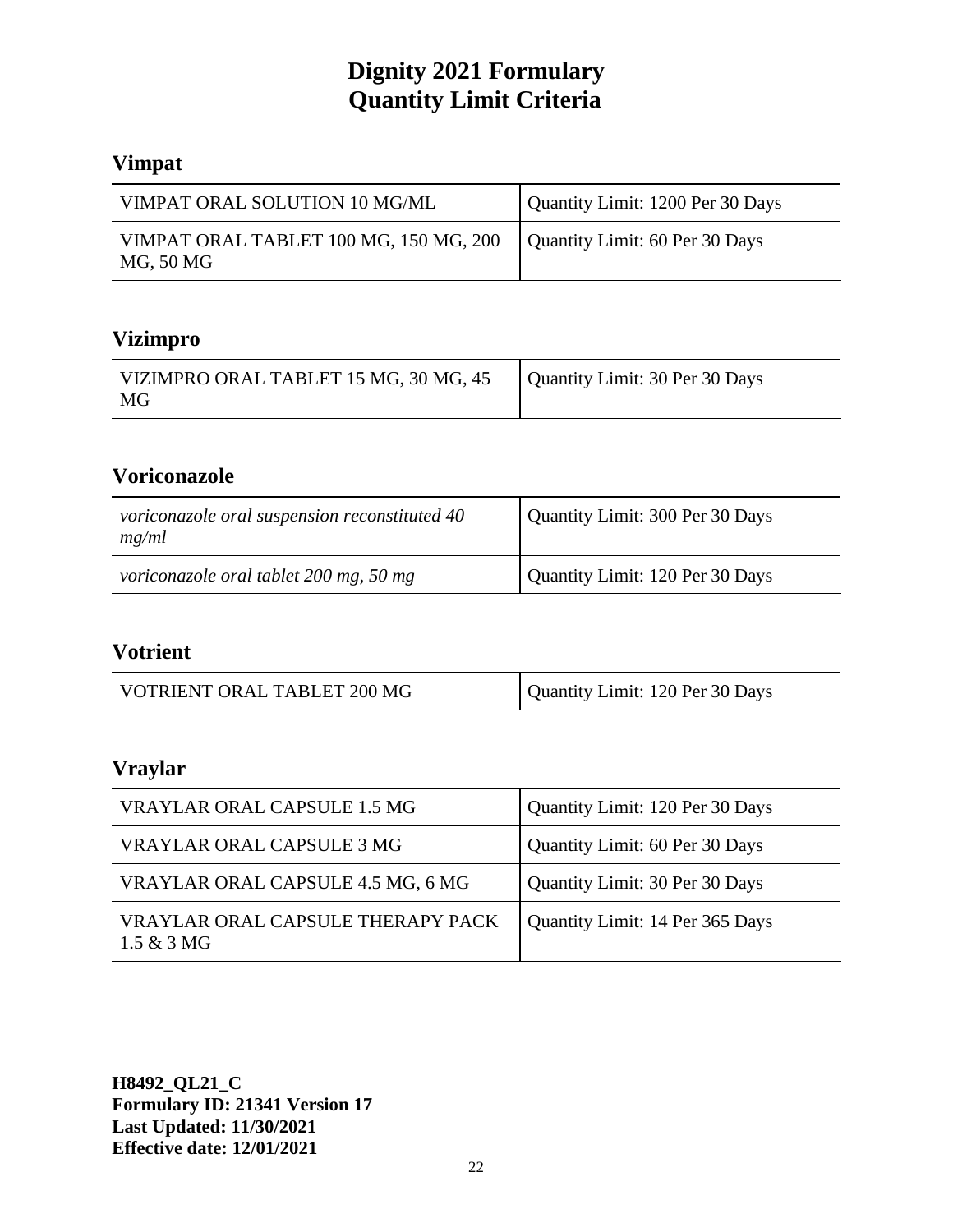#### **Xalkori**

| XALKORI ORAL CAPSULE 200 MG, 250 MG | Quantity Limit: 120 Per 30 Days |
|-------------------------------------|---------------------------------|
|-------------------------------------|---------------------------------|

# **Xcopri (250 MG Daily Dose)**

| XCOPRI (250 MG DAILY DOSE) ORAL  | Quantity Limit: 56 Per 28 Days |
|----------------------------------|--------------------------------|
| TABLET THERAPY PACK 100 & 150 MG |                                |

#### **Xcopri (350 MG Daily Dose)**

| XCOPRI (350 MG DAILY DOSE) ORAL  | Quantity Limit: 56 Per 28 Days |
|----------------------------------|--------------------------------|
| TABLET THERAPY PACK 150 & 200 MG |                                |

## **Xcopri**

| XCOPRI ORAL TABLET 100 MG, 150 MG, 200<br>MG, 50 MG                                                                                                 | Quantity Limit: 60 Per 30 Days |
|-----------------------------------------------------------------------------------------------------------------------------------------------------|--------------------------------|
| XCOPRI ORAL TABLET THERAPY PACK 14 X   Quantity Limit: 28 Per 28 Days<br>12.5 MG & 14 X 25 MG, 14 X 150 MG & 14 X200<br>MG, 14 X 50 MG & 14 X100 MG |                                |

#### **Xgeva**

| <b>XGEVA SUBCUTANEOUS SOLUTION 120</b> | Quantity Limit: 1.7 Per 28 Days |
|----------------------------------------|---------------------------------|
| MG/1.7ML                               |                                 |

# **Xolair**

| XOLAIR SUBCUTANEOUS SOLUTION<br>PREFILLED SYRINGE 150 MG/ML, 75<br>MG/0.5ML | Quantity Limit: 6 Per 28 Days |
|-----------------------------------------------------------------------------|-------------------------------|
| <b>XOLAIR SUBCUTANEOUS SOLUTION</b><br>RECONSTITUTED 150 MG                 | Quantity Limit: 6 Per 28 Days |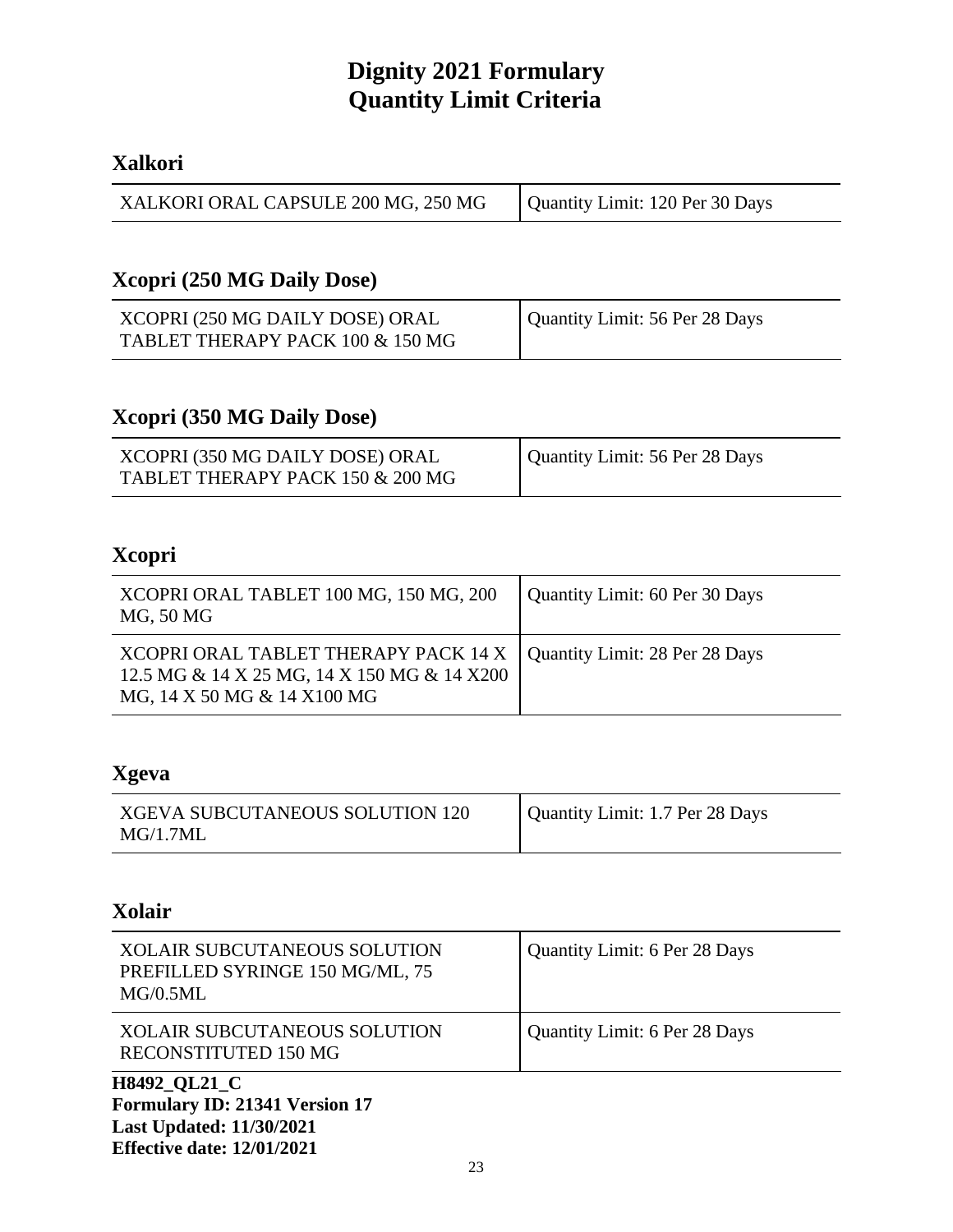# **Xtandi**

| XTANDI ORAL CAPSULE 40 MG | Quantity Limit: 120 Per 30 Days |
|---------------------------|---------------------------------|
| XTANDI ORAL TABLET 40 MG  | Quantity Limit: 120 Per 30 Days |
| XTANDI ORAL TABLET 80 MG  | Quantity Limit: 60 Per 30 Days  |

# **Xultophy**

| XULTOPHY SUBCUTANEOUS SOLUTION  | Quantity Limit: 15 Per 30 Days |
|---------------------------------|--------------------------------|
| PEN-INJECTOR 100-3.6 UNIT-MG/ML |                                |

# **Xyrem**

| Quantity Limit: 540 Per 30 Days<br>XYREM ORAL SOLUTION 500 MG/ML |
|------------------------------------------------------------------|
|------------------------------------------------------------------|

## **Xywav**

| XYWAV ORAL SOLUTION 500 MG/ML | Quantity Limit: 540 Per 30 Days |
|-------------------------------|---------------------------------|
|-------------------------------|---------------------------------|

## **Yonsa**

| YONSA ORAL TABLET 125 MG | Quantity Limit: 120 Per 30 Days |
|--------------------------|---------------------------------|
|--------------------------|---------------------------------|

# **Zaleplon**

| Quantity Limit: 30 Per 30 Days<br>zaleplon oral capsule 10 mg, 5 mg |  |  |
|---------------------------------------------------------------------|--|--|
|---------------------------------------------------------------------|--|--|

## **Zejula**

| ZEJULA ORAL CAPSULE 100 MG | Quantity Limit: 90 Per 30 Days |
|----------------------------|--------------------------------|
|----------------------------|--------------------------------|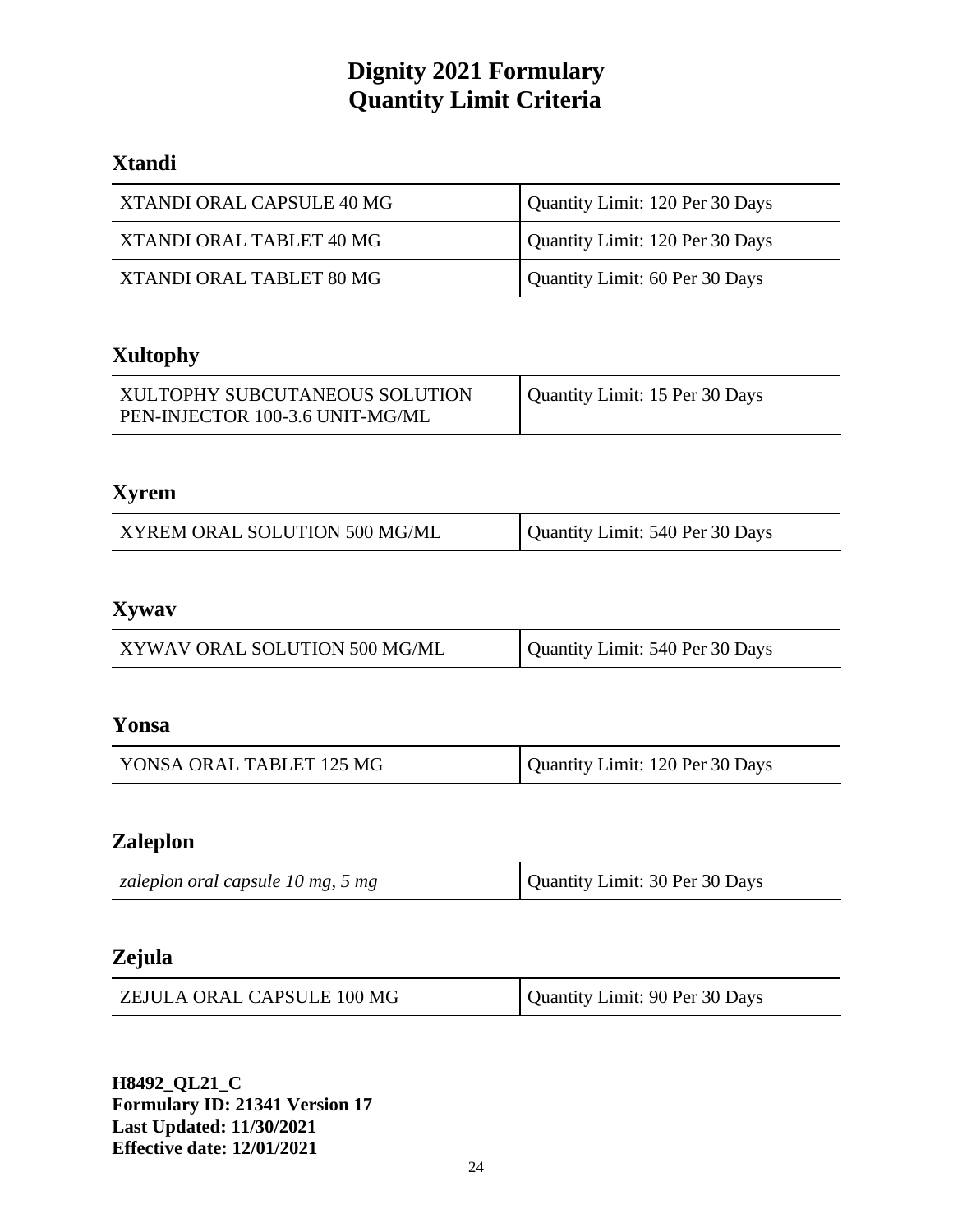#### **Zelboraf**

| ZELBORAF ORAL TABLET 240 MG | Quantity Limit: 240 Per 30 Days |
|-----------------------------|---------------------------------|
|-----------------------------|---------------------------------|

# **Ziprasidone HCl**

| ziprasidone hcl oral capsule 20 mg, 40 mg, 60 mg, $\vert$ Quantity Limit: 60 Per 30 Days |  |
|------------------------------------------------------------------------------------------|--|
| $80 \, mg$                                                                               |  |

#### **Zolinza**

| ZOLINZA ORAL CAPSULE 100 MG | Quantity Limit: 120 Per 30 Days |
|-----------------------------|---------------------------------|
|-----------------------------|---------------------------------|

## **ZOLMitriptan**

| zolmitriptan oral tablet 2.5 mg, 5 mg             | Quantity Limit: 12 Per 30 Days |
|---------------------------------------------------|--------------------------------|
| zolmitriptan oral tablet dispersible 2.5 mg, 5 mg | Quantity Limit: 12 Per 30 Days |

# **Zolpidem Tartrate**

| zolpidem tartrate oral tablet 10 mg, 5 mg | Quantity Limit: 30 Per 30 Days |
|-------------------------------------------|--------------------------------|
|-------------------------------------------|--------------------------------|

# **Zydelig**

| ZYDELIG ORAL TABLET 100 MG | Quantity Limit: 90 Per 30 Days |
|----------------------------|--------------------------------|
| ZYDELIG ORAL TABLET 150 MG | Quantity Limit: 60 Per 30 Days |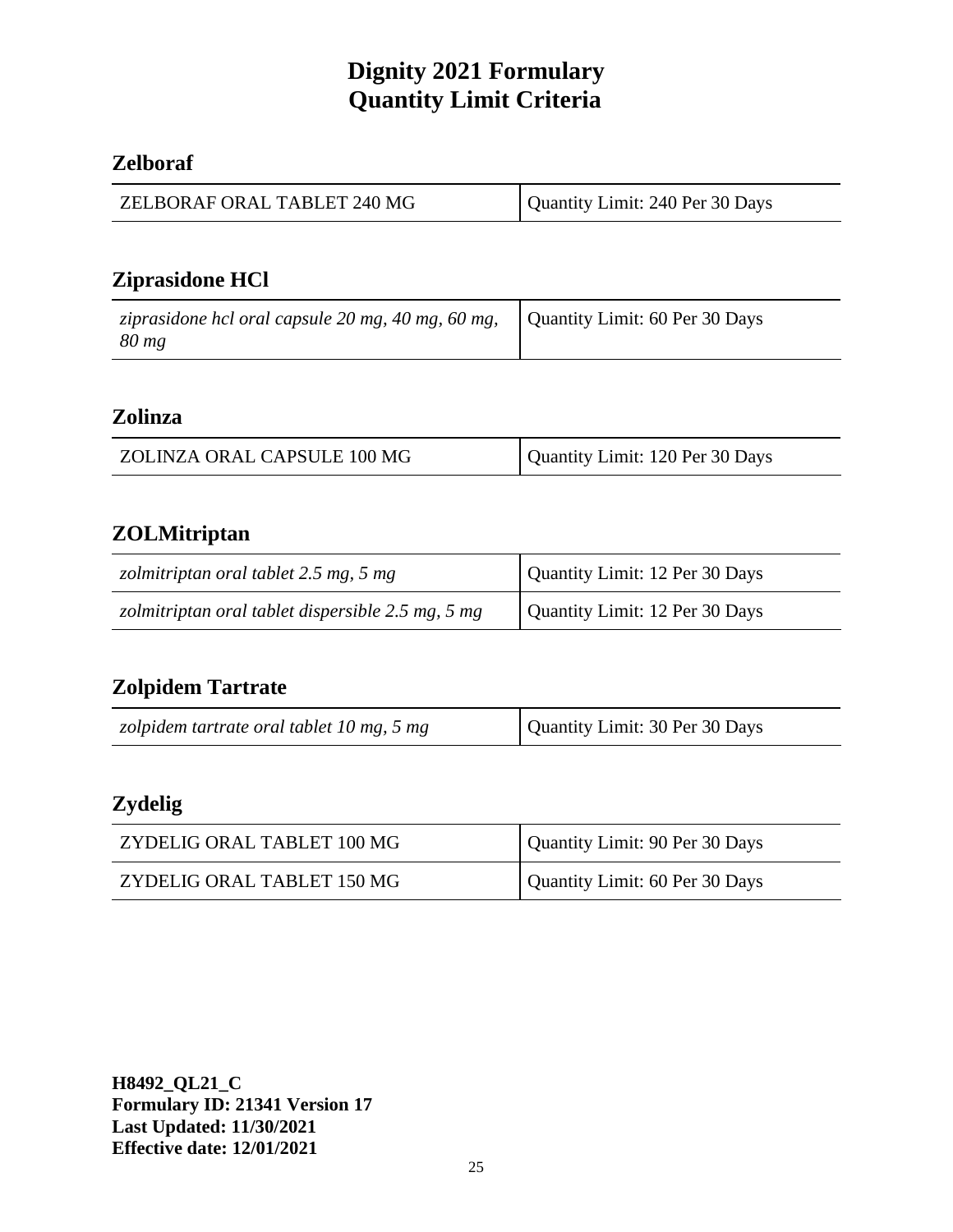#### **Alphabetical Listing**

#### $\overline{\mathbf{A}}$

| B                               |  |
|---------------------------------|--|
|                                 |  |
|                                 |  |
|                                 |  |
|                                 |  |
|                                 |  |
|                                 |  |
|                                 |  |
|                                 |  |
|                                 |  |
|                                 |  |
| C                               |  |
|                                 |  |
|                                 |  |
|                                 |  |
|                                 |  |
|                                 |  |
| Cometriq (100 MG Daily Dose)  6 |  |
| Cometriq (140 MG Daily Dose)  6 |  |
|                                 |  |
|                                 |  |
|                                 |  |
|                                 |  |
|                                 |  |

H8492\_QL21\_C Formulary ID: 21341 Version 17 **Last Updated: 11/30/2021 Effective date: 12/01/2021** 

#### $\mathbf{D}$

| Dihydroergotamine Mesylate 8 |  |
|------------------------------|--|
|                              |  |
|                              |  |
|                              |  |
| E                            |  |
|                              |  |
|                              |  |
|                              |  |
|                              |  |
|                              |  |
|                              |  |
|                              |  |
|                              |  |
|                              |  |
|                              |  |
| F                            |  |
|                              |  |
|                              |  |
|                              |  |
|                              |  |
|                              |  |
|                              |  |
|                              |  |
| G                            |  |
|                              |  |
|                              |  |
| I                            |  |
|                              |  |
|                              |  |
|                              |  |
|                              |  |
|                              |  |
| J.                           |  |
|                              |  |
|                              |  |
|                              |  |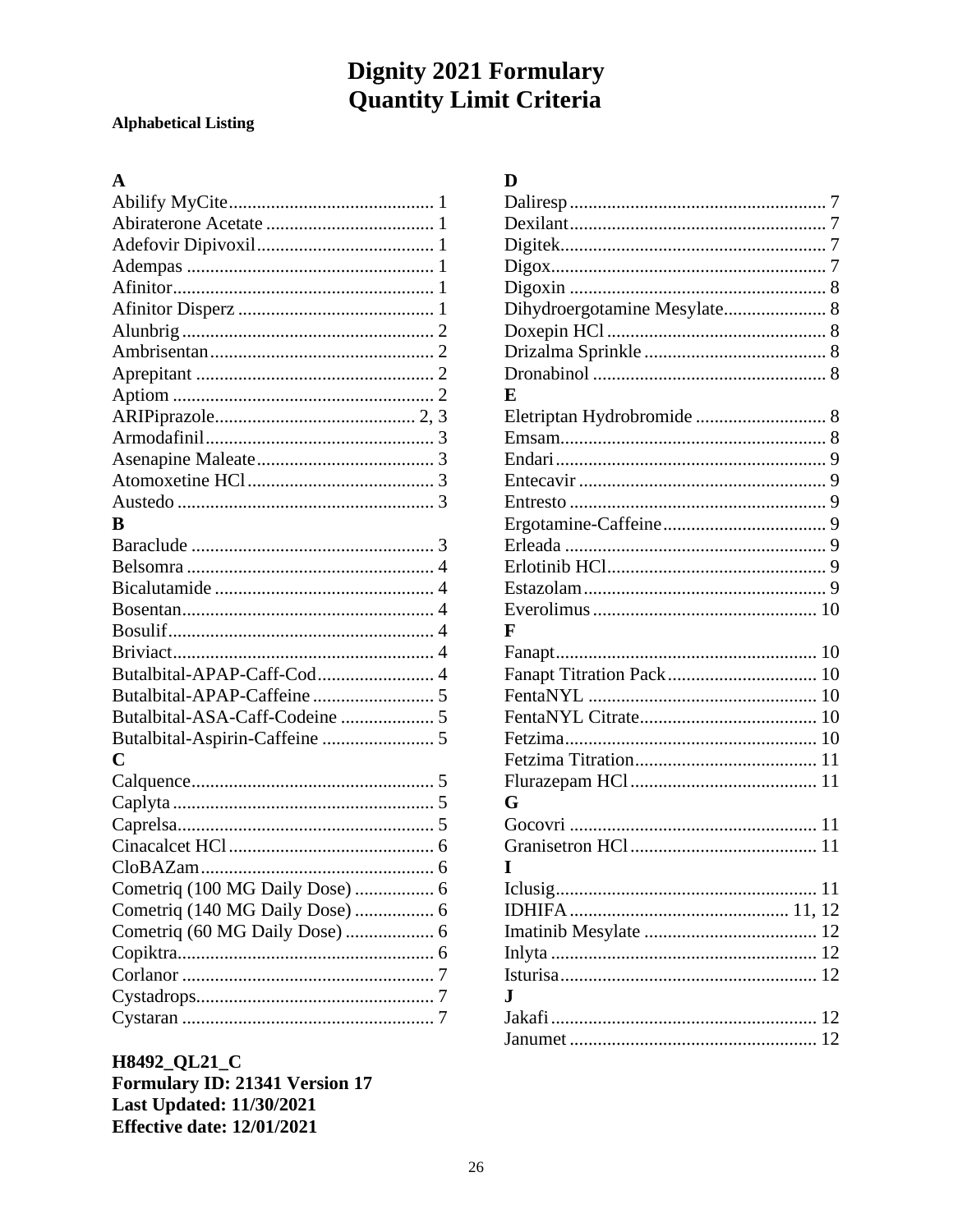| K                          |    |
|----------------------------|----|
|                            |    |
| L                          |    |
|                            |    |
|                            |    |
|                            |    |
|                            |    |
|                            |    |
|                            |    |
| M                          |    |
|                            |    |
| N                          |    |
|                            |    |
|                            |    |
|                            |    |
|                            |    |
|                            |    |
|                            |    |
| O                          |    |
|                            |    |
|                            |    |
| Ondansetron HCl  15, 16    |    |
|                            |    |
|                            |    |
| P                          |    |
|                            |    |
|                            |    |
|                            |    |
|                            |    |
| R                          |    |
| Ramelteon                  | 17 |
|                            |    |
|                            |    |
|                            |    |
|                            |    |
|                            |    |
|                            |    |
| S                          |    |
|                            |    |
| Savella Titration Pack  19 |    |
|                            |    |
|                            |    |

| SUMAtriptan Succinate  20      |  |
|--------------------------------|--|
|                                |  |
|                                |  |
|                                |  |
|                                |  |
| т                              |  |
|                                |  |
|                                |  |
|                                |  |
|                                |  |
|                                |  |
|                                |  |
|                                |  |
|                                |  |
|                                |  |
|                                |  |
| $\mathbf{V}$                   |  |
|                                |  |
| Varubi (180 MG Dose)  22       |  |
|                                |  |
|                                |  |
|                                |  |
|                                |  |
|                                |  |
|                                |  |
|                                |  |
|                                |  |
| $\mathbf X$                    |  |
|                                |  |
|                                |  |
| Xcopri (250 MG Daily Dose)  24 |  |
| Xcopri (350 MG Daily Dose)  24 |  |
|                                |  |
|                                |  |
|                                |  |
|                                |  |
|                                |  |
|                                |  |
|                                |  |